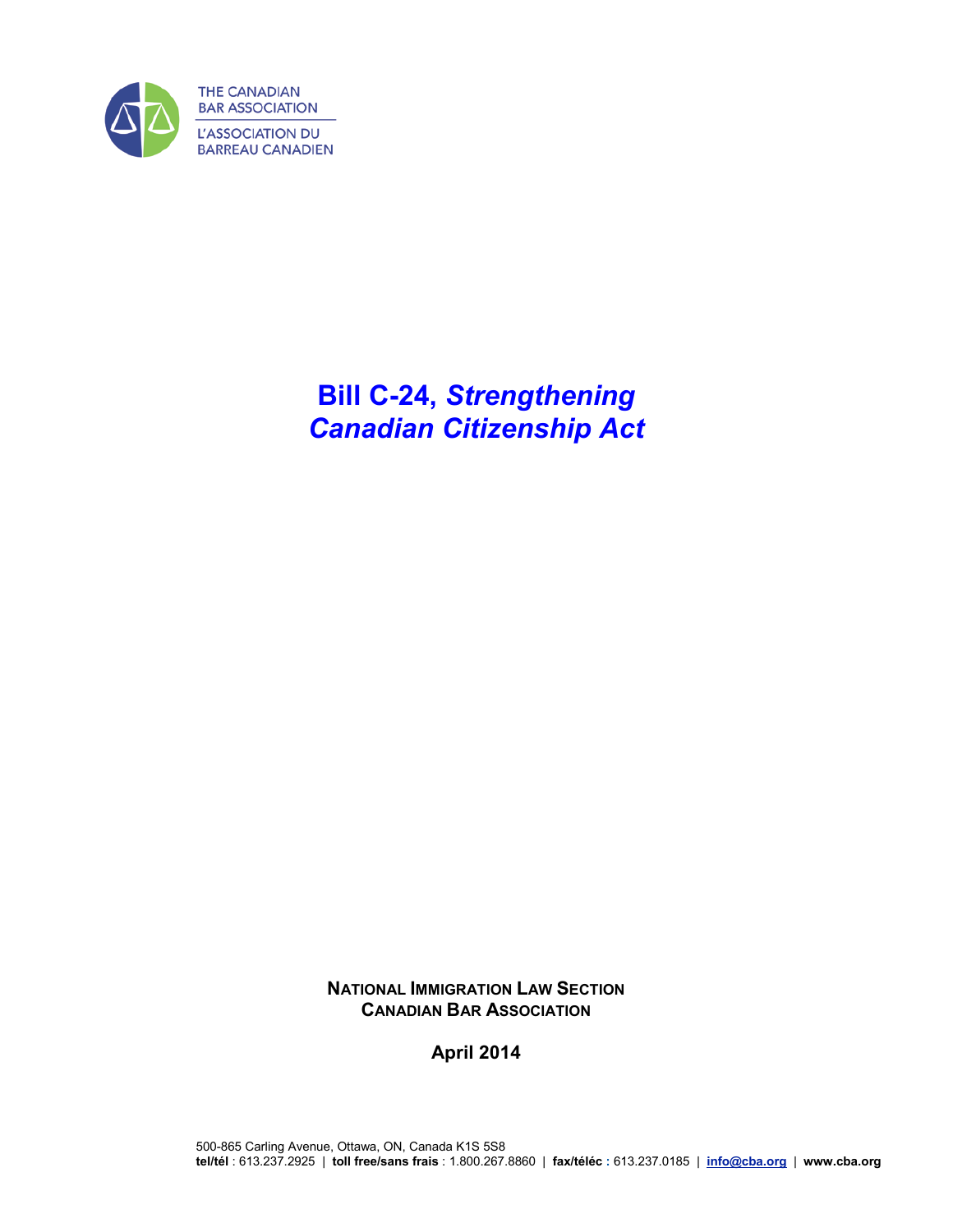### **PREFACE**

The Canadian Bar Association is a national association representing 37,500 jurists, including lawyers, notaries, law teachers and students across Canada. The Association's primary objectives include improvement in the law and in the administration of justice.

This submission was prepared by the National Immigration Law Section of the Canadian Bar Association, with assistance from the Legislation and Law Reform Directorate at the National Office. The submission has been reviewed by the Legislation and Law Reform Committee and approved as a public statement of the National Immigration Law Section of the Canadian Bar Association.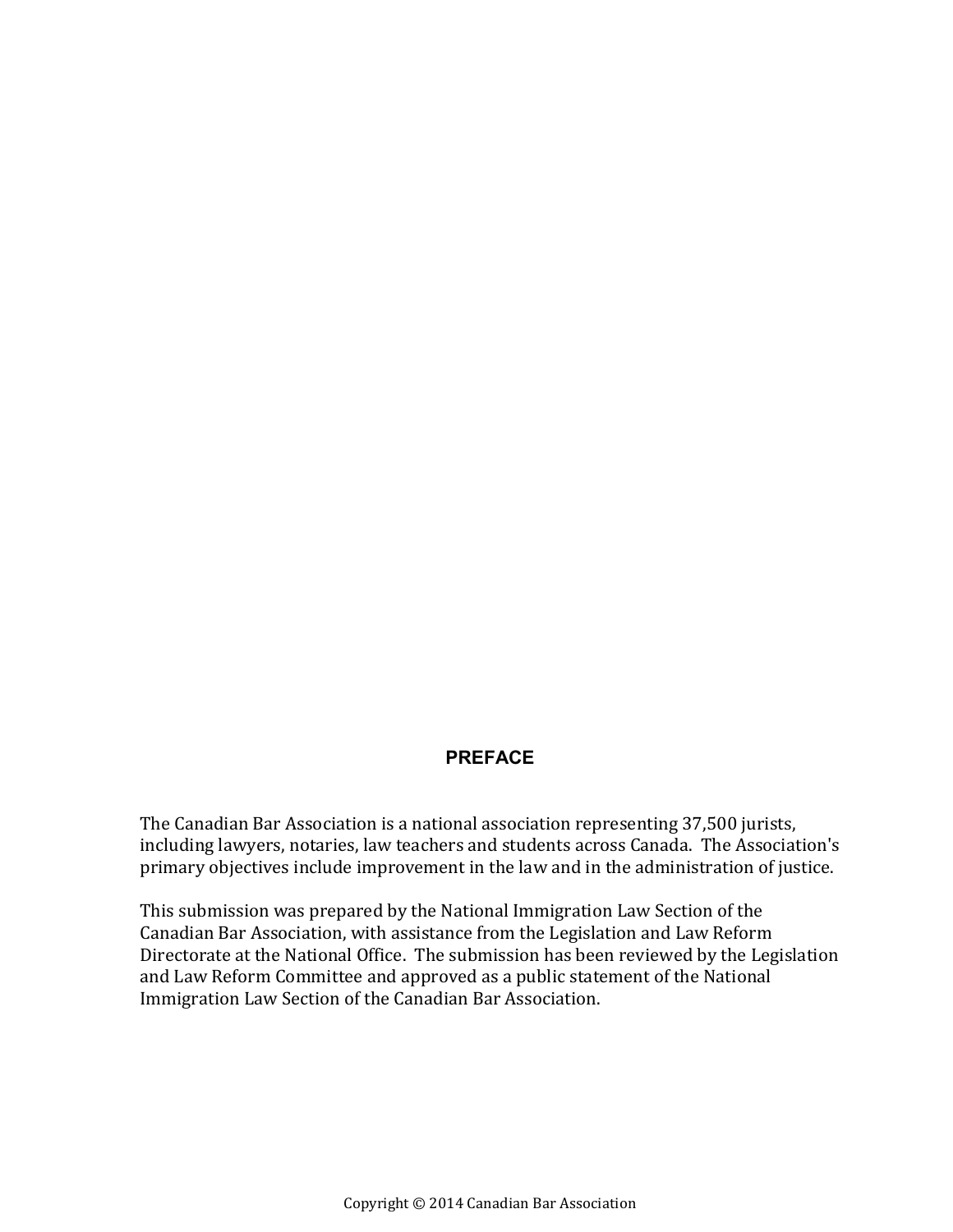## **TABLE OF CONTENTS**

# **Bill C-24,** *Strengthening Canadian Citizenship Act*

| I.    |           |                                                            |  |  |
|-------|-----------|------------------------------------------------------------|--|--|
| Ш.    |           | <b>GRANTS OF CITIZENSHIP (SECTION 5)  9</b>                |  |  |
|       | А.        | Physical Residence: 1460 days in six years  10             |  |  |
|       | <b>B.</b> | Physically present in Canada 183 days during each of four  |  |  |
|       | C.        |                                                            |  |  |
|       | D.        | Intent to Reside in Canada if Granted Citizenship  14      |  |  |
|       | E.        |                                                            |  |  |
|       | F.        |                                                            |  |  |
| III.  |           |                                                            |  |  |
|       | A.        |                                                            |  |  |
|       | <b>B.</b> |                                                            |  |  |
|       | C.        |                                                            |  |  |
|       | D.        |                                                            |  |  |
| IV.   |           | SECTION 13.1 SUSPENSION OF PROCEEDING24                    |  |  |
| V.    |           |                                                            |  |  |
| VI.   |           | <b>AUTHORIZED REPRESENTATIVES 25</b>                       |  |  |
| VII.  |           |                                                            |  |  |
| VIII. |           |                                                            |  |  |
|       | А.        |                                                            |  |  |
|       | <b>B.</b> | Citizenship by Birth or under the 1946 Citizenship Act  27 |  |  |
|       | C.        |                                                            |  |  |
|       | D.        |                                                            |  |  |
|       | Ε.        | Service Abroad Exception to First Generation Limitation 28 |  |  |
|       | F.        |                                                            |  |  |
| IX.   |           |                                                            |  |  |
|       |           |                                                            |  |  |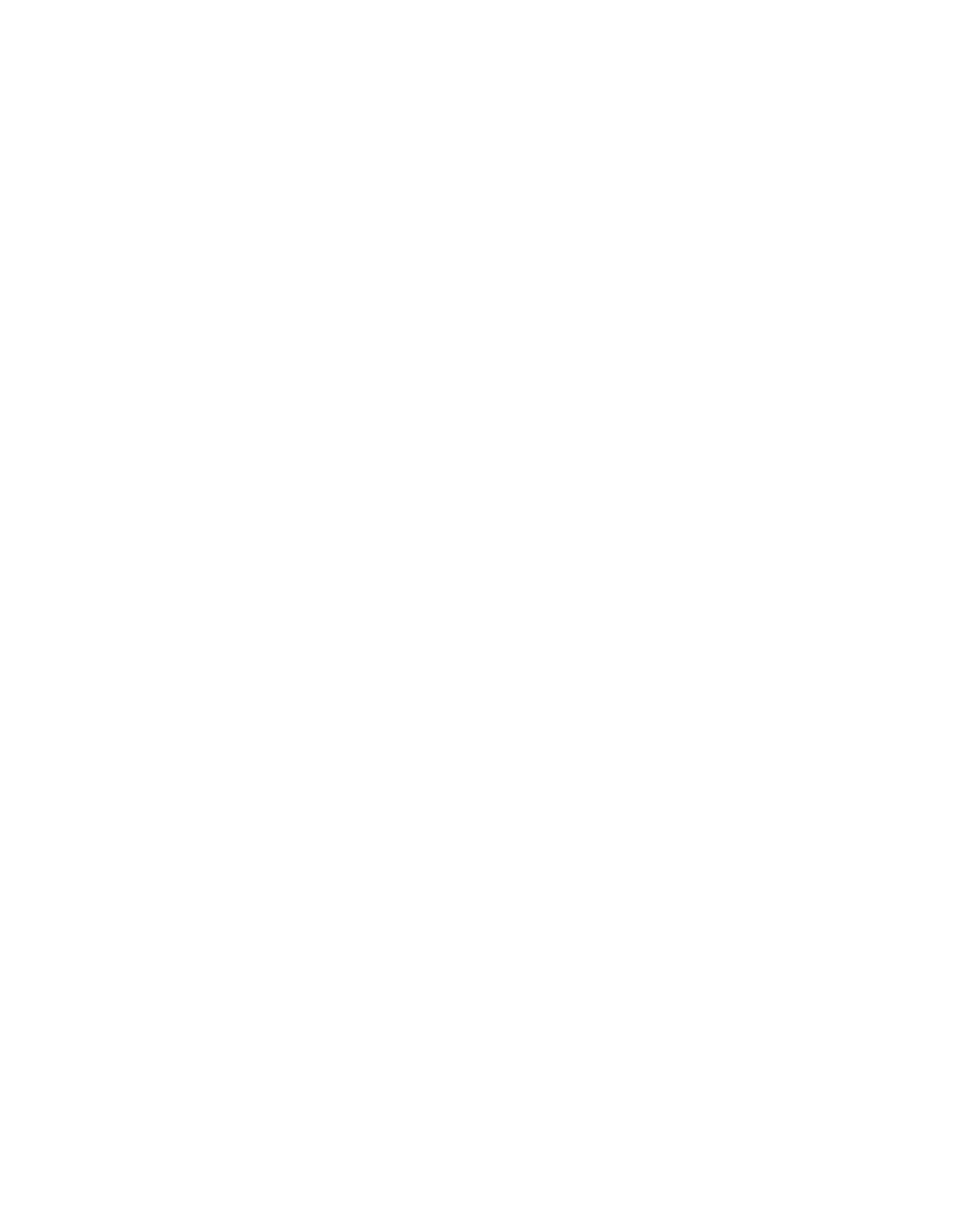# <span id="page-4-0"></span>**Bill C-24,** *Strengthening Canadian Citizenship Act* **EXECUTIVE SUMMARY**

The Canadian Bar Association's National Immigration Law Section (CBA Section) appreciates the opportunity to comment on Bill C-24, *Strengthening Canadian Citizenship Act* which was introduced in February 2014.

The CBA Section supports the Government of Canada's objective of clarifying the test for residency and commends the retroactive restoration of citizenship to additional "lost Canadians." However, we have serious concerns about other aspects of the Bill and recommend significant changes. Our most significant concerns relate to the lack of flexibility by reducing residency to a physical residence test, requiring applicants to demonstrate intent to reside in Canada if granted citizenship and the expansion of grounds to revoke citizenship.

#### **1. Grants of Citizenship (Section 5)**

The CBA supports clarifying the meaning of "residence" under the *Citizenship Act* (the Act). However, the Bill achieves clarity at the expense of the flexibility required to address the circumstances of those who have a strong attachment to Canada but are unable to satisfy the proposed physical presence requirement.

#### **Physical residence: 1460 days in six years**

Defining "residence" exclusively as physical residence gives absolutely no flexibility for many deserving potential citizens. The exceptions to the physical residence requirement are narrow and limited to those who intend to be employed outside Canada by the Canadian Armed Forces, the federal public administration, or the public service of a province, or who intend to reside with a spouse or parent who is so employed.

This inflexibility risks undermining Canada's goal of attracting the best and brightest immigrants. However, we recognize that clear rules are beneficial to the adjudication of citizenship applications. Therefore, we recommend that the test in Citizenship and Immigration Canada's Operational Manual Citizenship Policy – 5 (Residence)(CP-5), setting out allowable exceptions to physical residence, be incorporated into the test for residency.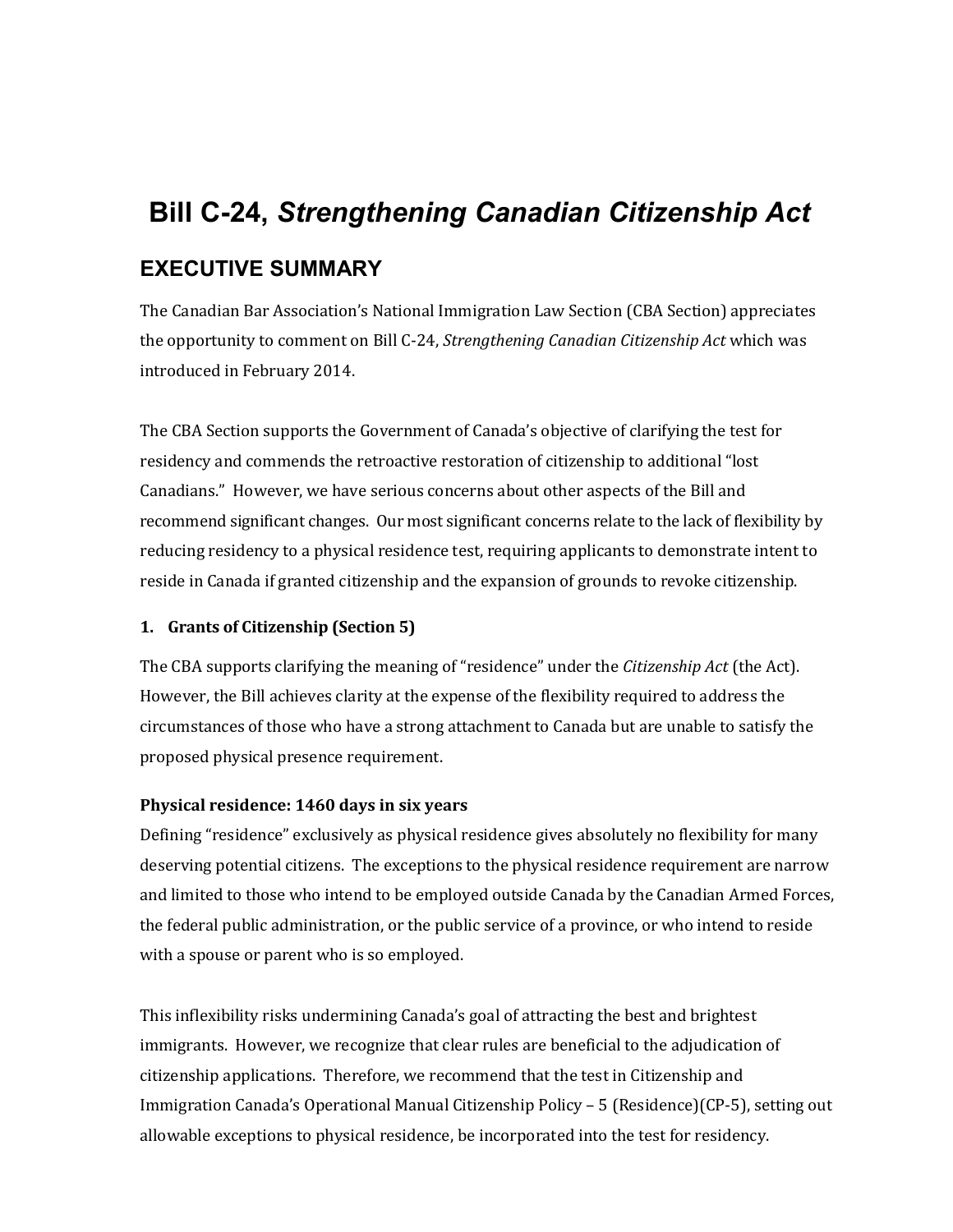Permitting qualitative decision-making by independent citizenship judges, who could take into account the factors in CP-5, is appropriate in the context of citizenship.

Although our preference is to adopt the residency test in CP-5, other alternatives to Bill C-24's residency test would mitigate its stringency:

- Maintain the current definition and exceptions but reduce the requirement to the equivalent of three out of six years;
- Maintain the residency requirement in Bill C-24, but add flexibility by allowing applicants to benefit from a limited number of days abroad if they satisfy the definitions in paragraphs  $28(a)(ii)$  - (v) of the *Immigration and Refugee Protection Act* (IRPA). The limit on days abroad could be one year; or
- Empower the Minister to recognize "residency" on a discretionary basis for deserving situations, by expanding the criteria and scope of special grants under section 5(4) of the Act.

We further recommend that Bill C-24 be clarified to specify that a day of physical residence includes any time spent physically in Canada in a calendar day.

### **Physically present in Canada 183 days during each of the 4 calendar years within six years**

A requirement that an applicant be physically present in Canada for at least 183 days in each of four calendar years that are fully or partially within the six years immediately before the date of application will significantly complicate the calculation of eligibility. The CBA Section recommends that it be eliminated.

### **Requirement to file a tax return**

Embedding income tax requirements in citizenship legislation raise significant concerns, given the complexity of the *Income Tax Act* and the serious consequences for misrepresentation. The requirement may force applicants to delay filing applications for citizenship, which could affect their eligibility. We recommend that this requirement be eliminated.

### **Intent to reside in Canada if granted citizenship**

The CBA Section opposes requiring applicants to demonstrate an intent to reside in Canada if granted citizenship. First, by creating two tiers of citizenship – natural born Canadians who could travel and live abroad without restriction and naturalized Canadians who would risk losing their status if they were ever to leave Canada – the proposed requirement is likely unconstitutional. Second, the intent requirement will result in a significant drain on CIC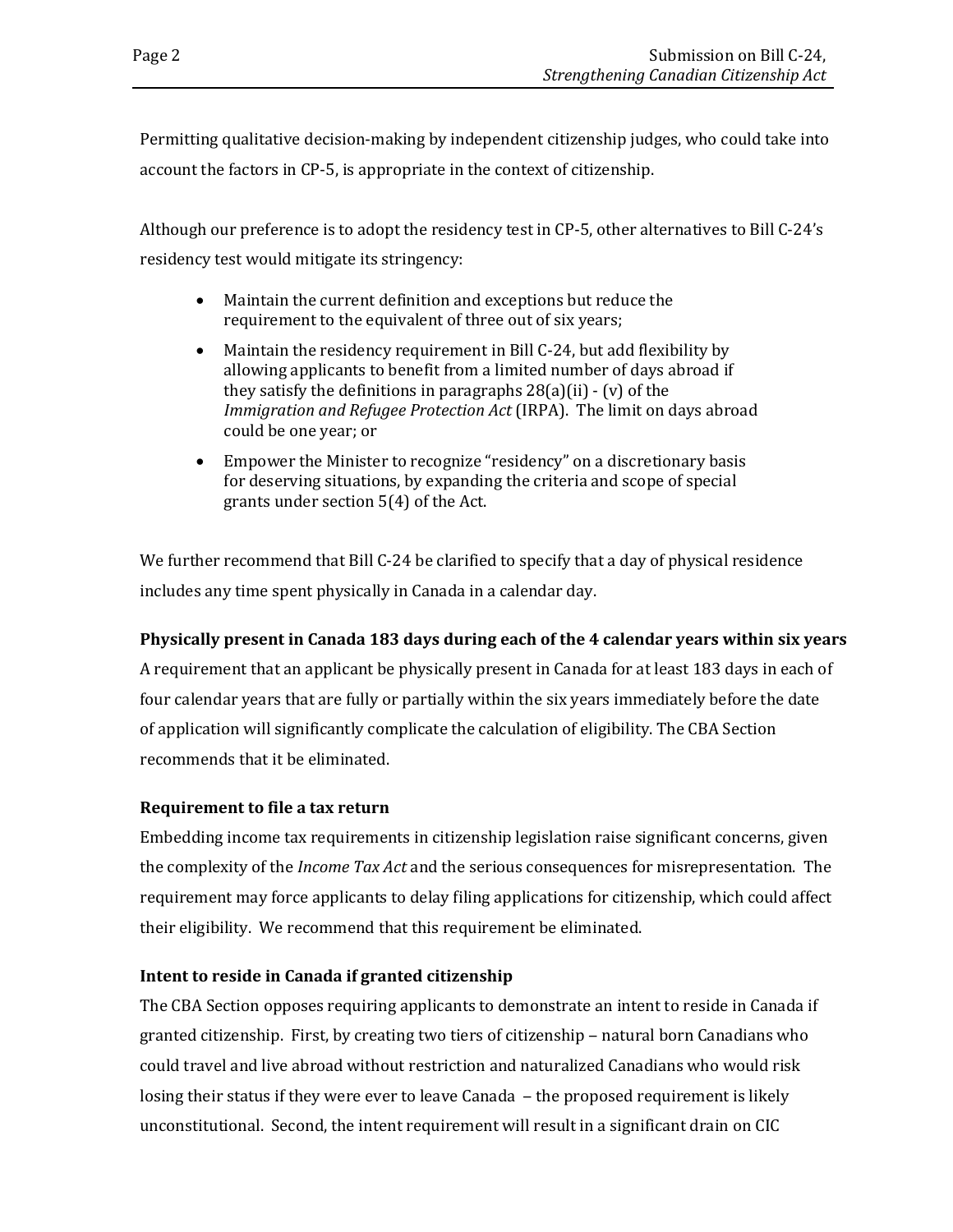resources for both assessment and enforcement, and will not clarify or simplify the criteria or processing of citizenship, contrary to the Bill's objective.

#### **Knowledge of official languages**

The CBA Section opposes the requirement that an applicant must take the knowledge test in one of Canada's official languages. This amounts to a second language test. It will not necessarily be an accurate assessment of an applicant's knowledge of Canada, nor an assurance that those who become Canadian citizens have a greater connection to Canada.

#### **Authority to grant citizenship**

Under the current Act, independent citizenship judges exercise much of the authority in determining who will be granted citizenship. Bill C-24 would make the process of granting citizenship primarily a departmental one, delegating authority to individual officers. The existing system should be maintained. Decisions about who is entitled to become a Canadian citizen should be exercised by independent decision-makers. The CBA Section does, however, agree that the proposed transition from cabinet to ministerial decision-making on special grants of citizenship will make the process more efficient.

#### **2. Revocation of citizenship**

Bill C-24 would expand the scope of those subject to citizenship revocation to include all those born in Canada presumed able to claim citizenship in another state through one of their parents. It would also significantly expand the grounds on which citizenship may be revoked.

The revocation process will primarily be a paper one, where the Minister gives notice of intent to revoke, the person responds and a decision is made by the Minister. The Minister may hold a hearing in some instances, and in limited circumstances there will continue to be a hearing before a Federal Court judge. There is no longer any recourse to the Governor in Council, who may take into account equitable considerations after a finding that revocation is warranted due to a breach of the Act.

The CBA Section has serious concerns with these changes.

#### **Dual nationals – exile**

Fundamentally changing the concept of citizenship to permit those born here to be excluded because they have committed an offence and may have a claim to citizenship in another state, is of very serious concern to the CBA Section. It appears to impose exile as an additional form of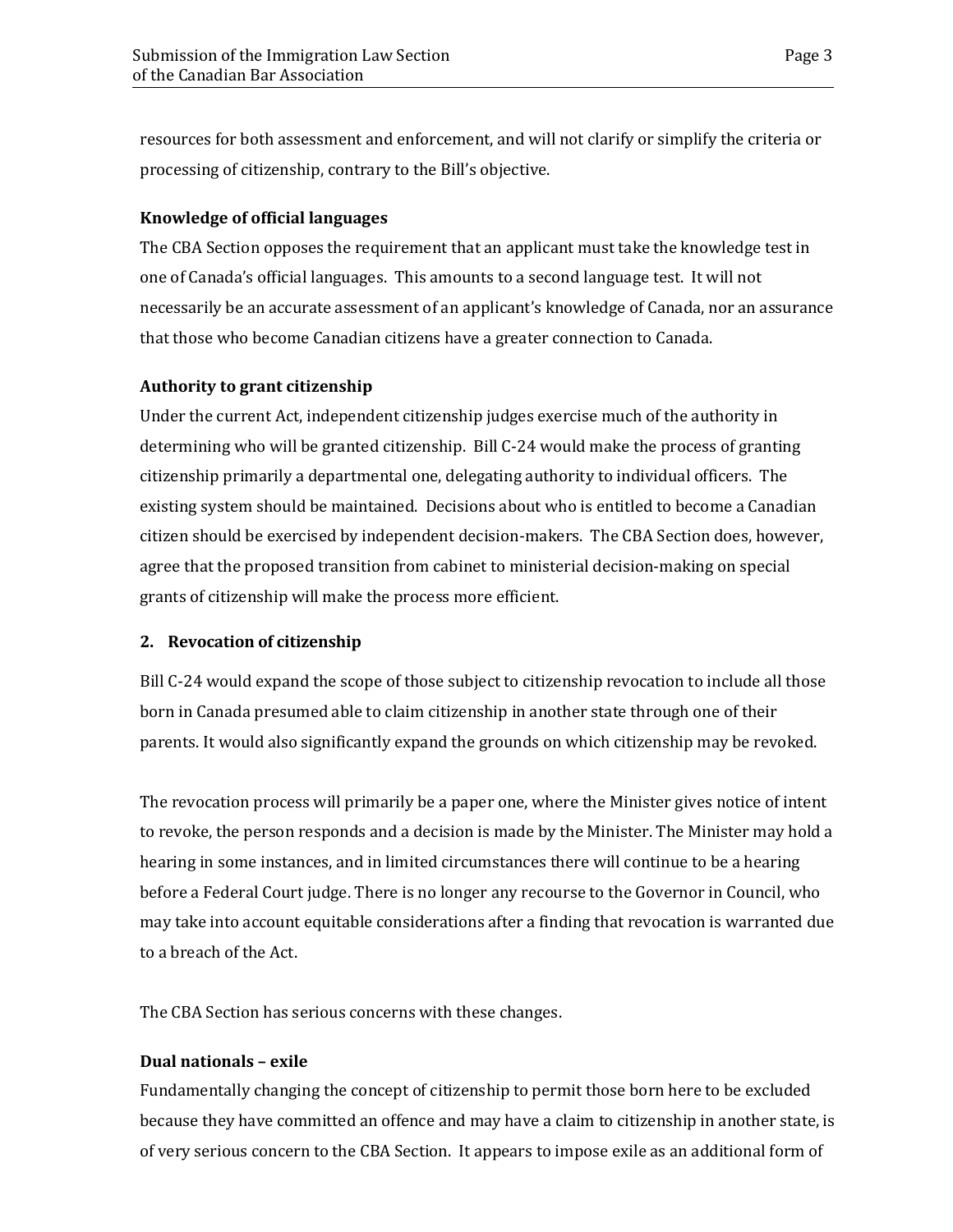punishment. It introduces levels of citizenship rights for the first time in Canada. It is unfair and discriminatory.

The CBA Section supports Canada's tradition of allowing dual citizenship. This tradition is undermined if dual citizens face the prospect of banishment.

Section 10.4 states that the law would not authorize any "decision, action or declaration that conflicts with any international human rights instrument regarding statelessness to which Canada is signatory". The reference to undefined international treaties results in uncertainty, particularly for citizens with dual nationality by marriage or descent who have not taken active steps to confirm or document their second nationality.

Individuals should have adequate notice of the consequences of their actions. If Parliament sets a precedent allowing for retrospective banishment, citizens are unable to determine with certainty what conduct may place them at risk. The use of banishment as a punishment and its retrospective application are unacceptable and likely unconstitutional.

### **Expanded grounds for revocation**

The proposed grounds for revoking citizenship are broad. The rationale for the list of offences subject to revocation appears to be connected to loyalty to Canada or certain Canadian ideals. However, it is not clear why the loyalty of dual nationals should be put into question more than that of other Canadians. Once the precedent is established for banishing dual nationals, other forms of conduct may be added to the list.

One offence that would permit the Minister to revoke citizenship, under proposed s.  $10(2)$ (b), is a terrorism offence under the *Criminal Code* or the Canadian equivalent for an offence committed outside of Canada, for which the citizen received at least a five-year sentence. In many countries, allegations of terrorism are used to punish political opponents, facilitated by low thresholds for convictions and harsh sentences. An analysis of whether the conviction is the equivalent of a terrorism offence in Canada is complex, and would be at the discretion of an individual officer.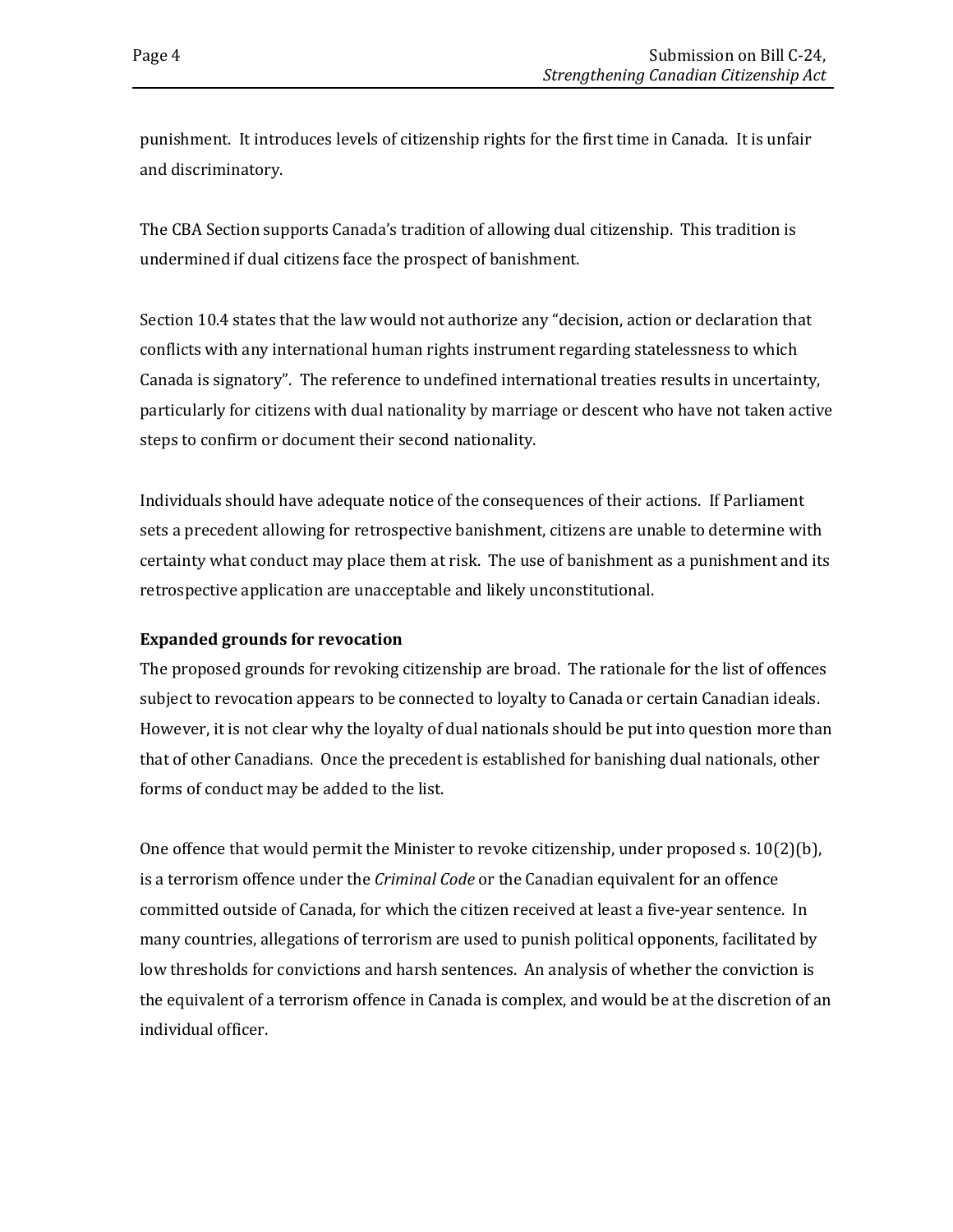Section 10.1 (2) makes membership in "an armed force of a country or as a member of an organized armed group and that country or group was engaged in an armed conflict with Canada" a ground for revoking citizenship. The wording is problematic. For example, it would not necessarily require knowledge of the nature of the group with which the person has associated. "Armed conflict with Canada" is not defined and it is unclear when it would apply. It is also unclear whether membership includes those conscripted and those not on active duty.

The CBA Section recommends deleting s. 10(2)(b) and s. 10.1(2). Alternatively, "or an offence outside Canada that, if committed in Canada, would constitute a terrorism offence as defined in that section" should be deleted from s. 10(2)(b) and "armed conflict with Canada" and membership in an "organized armed group" should be more clearly defined in s. 10.1(2).

#### **Lack of hearing, equitable considerations**

Bill C-24 eliminates the right to a Federal Court hearing for those subject to revocation of citizenship, except in limited circumstances. In all other cases, the Minister will make the decision without being required to hold a formal hearing. The CBA Section believes that for a matter as serious as the revocation of citizenship, a formal hearing before an independent and impartial decision-maker must be maintained.

Another aspect of concern is the absence of consideration of equitable factors. Neither the Minister nor the Federal Court would be able to do so. The involvement of the Governor in Council, which can consider these factors under the Act, would be eliminated.

This stands in stark contrast to the procedural protections given to permanent residents in similar circumstances. The CBA Section is of the view that given the importance of citizenship, a statutory tribunal like the Immigration Appeal Division ought to have jurisdiction to consider not only the validity of the decision to terminate citizenship if ministerial revocation is maintained, but also whether there exist humanitarian and compassionate factors to warrant retention of permanent residence if not citizenship.

#### **Apparent anomaly**

The purpose of proposed s. 10.1(4) is unclear and we recommend that it be deleted to ensure that citizenship revocation remains rare and undertaken only in circumstances where it can be demonstrated that but for the misrepresentation, citizenship would not have been granted.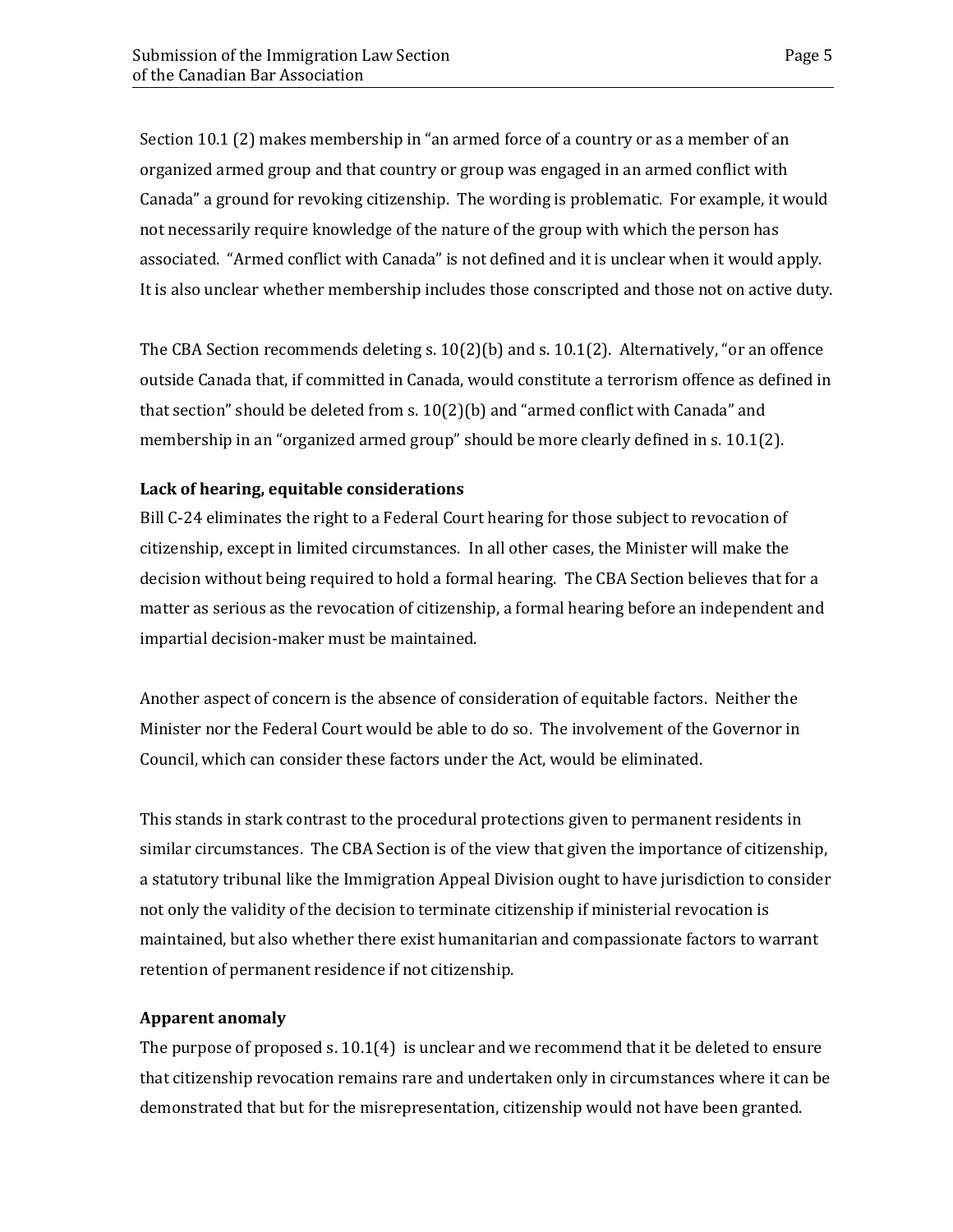#### **3. Section 13.1 Suspension of Proceeding**

The CBA Section opposes the introduction of a section 13.1 that permits the Minister to suspend citizenship applications and other proceedings while additional information or evidence is gathered. This would permit the government to delay processing citizenship applications indefinitely.

### **4. Elimination of the Right of Appeal**

Under the current Act, there is no appeal to the Federal Court of Appeal from a Federal Court citizenship appeal. This has led to lack of clarity in the law on basic citizenship questions, with the application of different tests by different judges of the Court. Unfortunately, Bill C-24's solution is to replace the Federal Court appeal with a system of judicial review. The Federal Court's ability to overturn administrative decisions on judicial review is very limited and requires a prior successful application for leave to apply for judicial review. Appeal and review mechanisms relating to citizenship should be robust. The CBA Section recommends maintaining the existing system and adding an appeal to the Federal Court of Appeal.

### **5. Authorized Representatives**

The CBA Section supports the government's commitment to changes that protect the public from unscrupulous or incompetent advisors and representatives. If non-lawyers are permitted to practice citizenship law, they should be properly regulated. Any regulation of non-lawyers in citizenship law should be synchronized with the regulation of immigration consultants, by tying the designation of a body under the proposed s. 21.1(5) to the designation of a body under s. 91(5) of IRPA.

The CBA Section also recommends that Bill C-24 be amended to define "students-at-law" as those designated as articled students or students-at-law by provincial or territorial law societies and to explicitly permit them to act as authorized representatives.

Last, we oppose allowing any entity similar to visa application centres overseas (VACs) to provide legal advice or representation related to citizenship. Therefore, we recommend that s. 21.1(4) be deleted.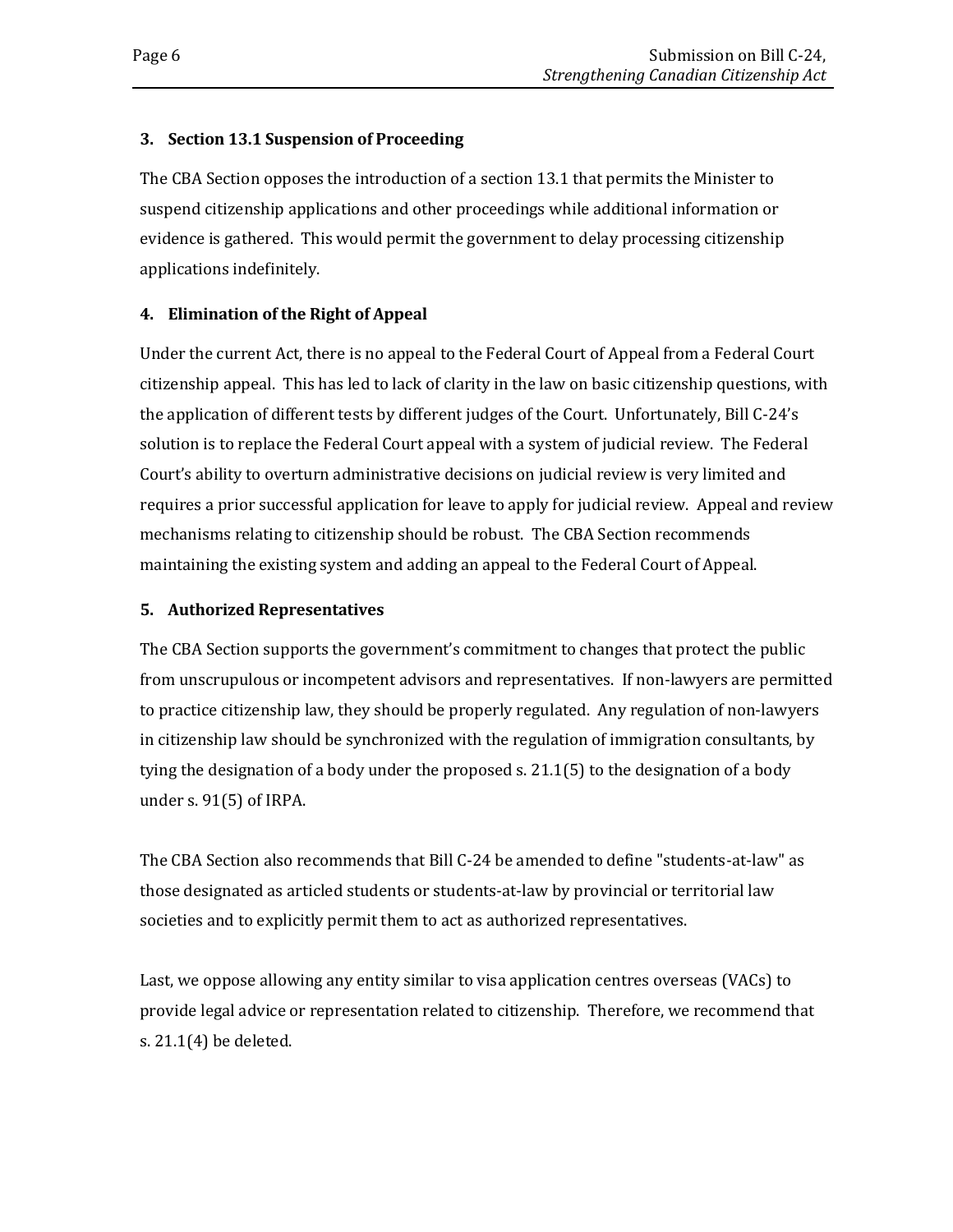### **6. Bars to Citizenship**

The CBA Section has concerns about the expansion of bars to citizenship in Bill C-24, specifically the bar for foreign criminality that is much broader than for the same conduct in Canada. If foreign criminality is of a serious nature, proceedings available under IRPA can address it before the Immigration and Refugee Board, and s. 22(4) barring citizenship for these individuals appears unnecessary.

### **7. Citizenship by Birth**

### **Principles of legislative drafting**

Bill C-24 uses excessive cross-referencing within the Act and to previous citizenship legislation to the point of near incoherence. Plain language drafting is in the interest of all parties.

### **Citizenship by birth or under the 1946** *Citizenship Act*

We support Bill C-24's retroactive recognition of many "lost Canadians" who were excluded from citizenship when the 1946 *Citizenship Act* came into force.

### **Exceptions to section 3(1) citizenship rights**

Bill C-24 provides additional exceptions to those who have the right of citizenship under s. 3(1) of the Act, including individuals who lost their status as a British subject or citizen as a result of another person's renunciation or revocation of their status (ss. 3 (2.1)(a) and (2.2)). While we take no position on the matter, we question the rationale for extending the exclusions to these individuals.

### **First generation limitation**

We support the retroactive recognition of citizenship under proposed s. 3(7) for those "lost Canadians" who were unjustifiably excluded by the 2009 amendments to the Act through the broad first generation limitation for those born outside of Canada.

### **Service abroad exception to first generation limitation**

Section 3(3) of the Act denies citizenship to the second and subsequent generations born outside Canada to a parent who was a citizen at the time of birth. We support exempting the children of members of the Canadian Armed Forces or federal or provincial government employees for the first generation limitation, but question whether an exemption should extend to their grandchildren.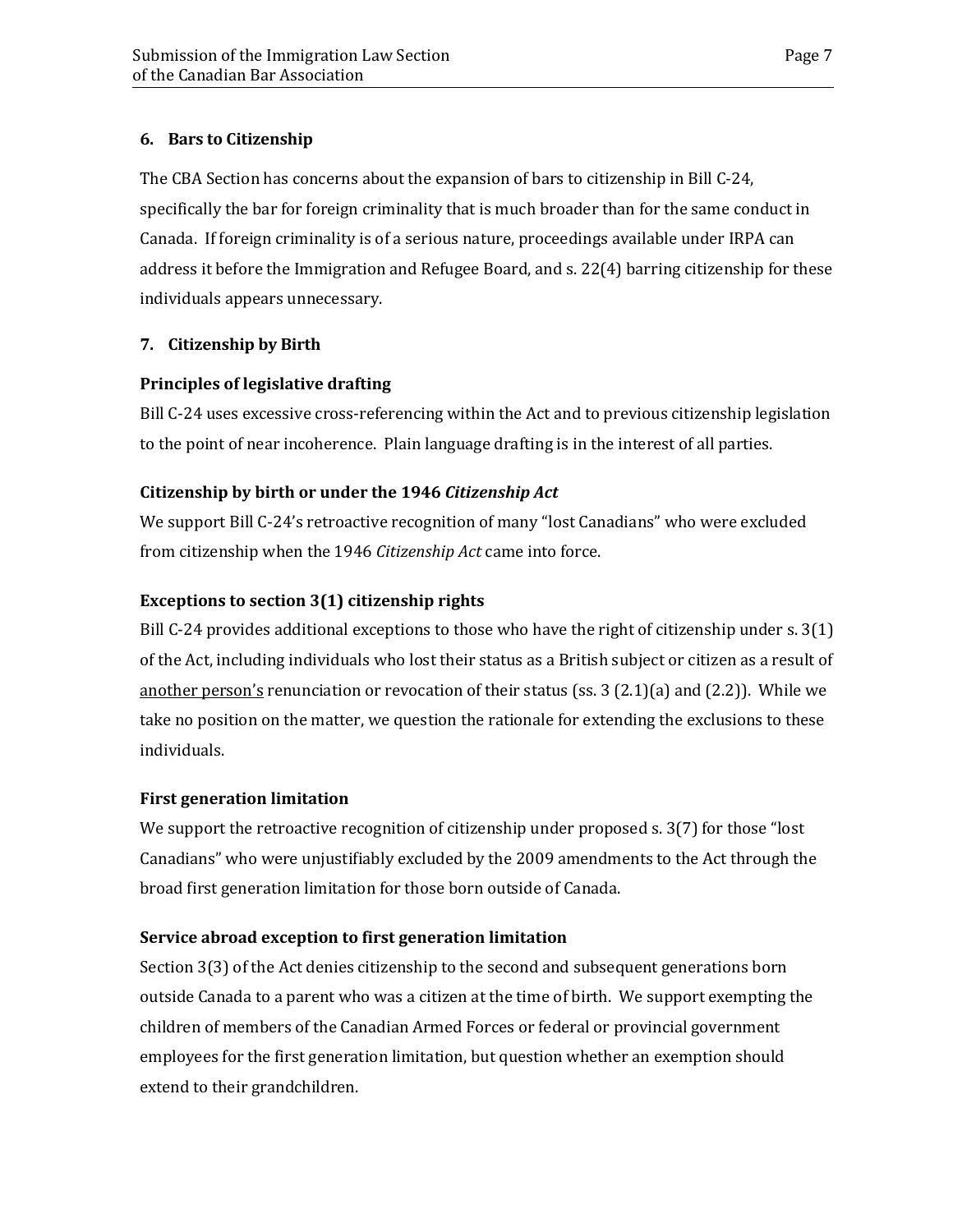#### **Statelessness**

Bill C-24 maintains the risk of statelessness for some persons, since many countries restrict granting citizenship to a child born there of foreign national parents. The CBA Section recommends that Bill C-24 be drafted to fulfill Canada's international obligations to prevent statelessness.

#### **Conclusion**

We support Bill C-24's objectives of streamlining and simplifying the citizenship process, and commend the government's recognition of the citizenship of "lost Canadians." We do not support Bill C-24's stringent requirements for physical residency and demonstrating an intent to reside in Canada. We also do not support expanding the grounds to revoke citizenship and to bar citizenship.

Our recommended modifications to Bill C-24 will ensure a system that is ultimately fairer, easier to administer, and one that more efficiently uses public resources while providing the necessary safeguards to maintain the integrity of the Canadian citizenship process.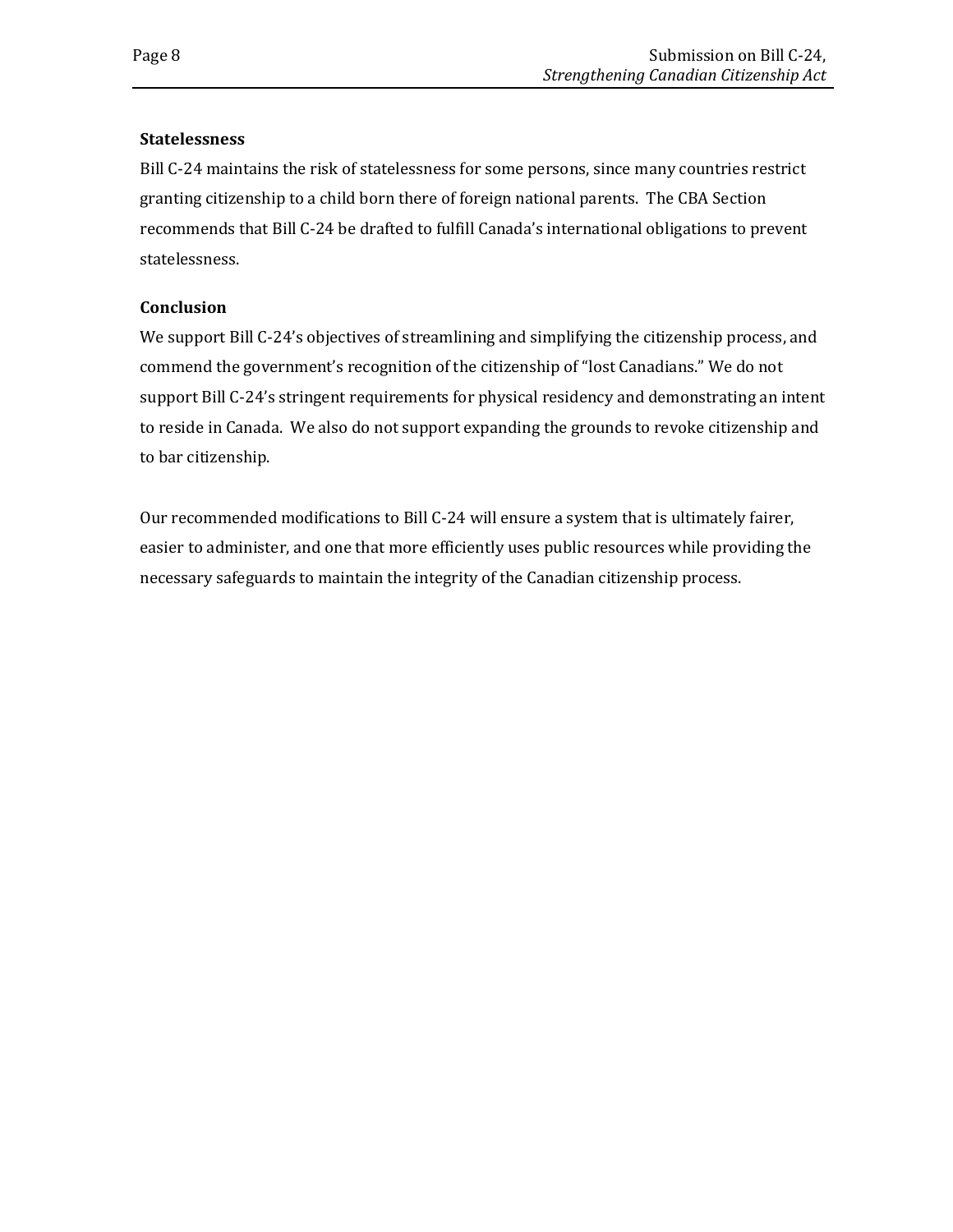# **Bill C-24,** *Strengthening Canadian Citizenship Act*

### <span id="page-12-0"></span>**I. INTRODUCTION**

The National Immigration Law Section of the Canadian Bar Association (the CBA Section) welcomes the opportunity to comment on Bill C-24, the *Strengthening Canadian Citizenship Act,*  introduced in February 2014.

The CBA Section supports the Government of Canada's objective of clarifying the test for residency and commends the retroactive restoration of citizenship to additional "lost Canadians." However, we have serious concerns about other aspects of the Bill and recommend significant changes. Our most significant concerns relate to the lack of flexibility by reducing residency to a physical residence test, requiring applicants to demonstrate an intent to reside in Canada if granted citizenship and the expansion of grounds to revoke citizenship.

Citizenship is precious. It represents full inclusion in civil society and participation in deliberations over how we should live as Canadians. Those fully integrated into Canadian society should not be unfairly denied this privilege through bright line tests that do not reasonably account for individual circumstances. Conversely, Canadians should not be subject to proceedings to remove their status as citizens except in the most exceptional circumstances, and in a fair manner that respects Canada's Constitution and international obligations.

### <span id="page-12-1"></span>**II. GRANTS OF CITIZENSHIP (SECTION 5)**

The CBA supports clarifying the meaning of "residence" under the *Citizenship Act* (the Act). This would give applicants greater certainty and result in shorter processing times, fewer demands on Citizenship and Immigration Canada (CIC) resources, and a reduction in the volume of litigation. However, the Bill has achieved clarity at the expense of the flexibility required to address the circumstances of those who have a strong attachment to Canada but are unable to satisfy the proposed physical presence requirement.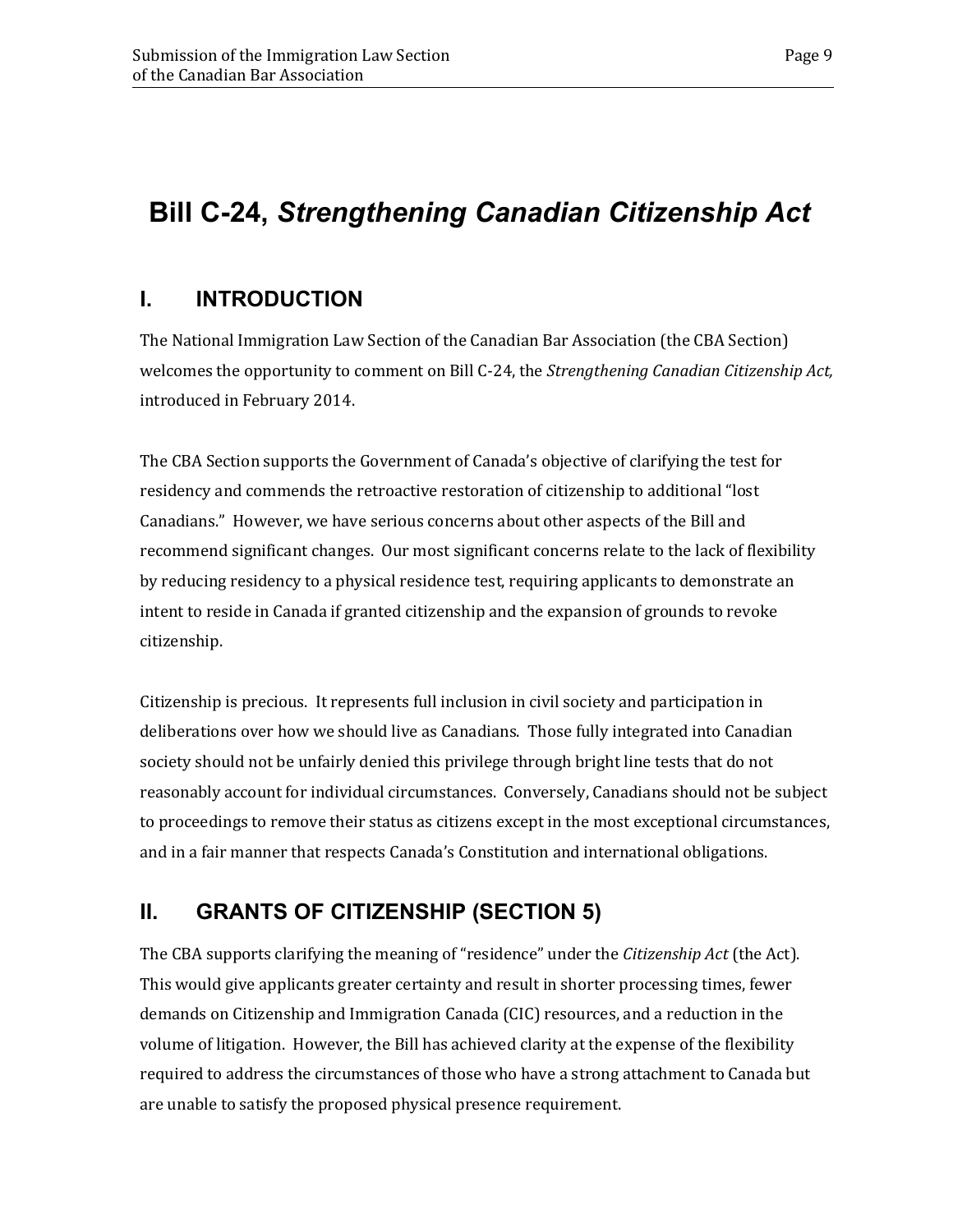### **A. Physical Residence: 1460 days in six years**

<span id="page-13-0"></span>The proposed change in s.  $5(1)(c)$  to define "residence" as physical residence achieves both clarity and certainty, but lacks flexibility to recognize many deserving potential citizens. The exceptions to the physical residence requirement are narrow, and limited to those applicants who intend to:

- (a) be employed outside of Canada with the Canadian Armed Forces, the federal public administration, the public service of a province, otherwise than as a locally engaged person; or
- (b) reside with his or her spouse or common-law partner or parent, who is a Canadian citizen or permanent resident and is employed outside of Canada in or with the Canadian Armed Forces, the federal public administration or the public service of a province, otherwise than as a locally engaged person.

In previous submissions,<sup>[1](#page-13-1)</sup> the CBA Section has recommended that residence under the Act not be limited to physical presence in Canada, as this risks undermining Canada's goal of attracting the best and brightest immigrants. However, clear rules are beneficial to the adjudication of citizenship applications. In large part, current problems with residency determinations are not due to any particular definition of residency. Rather, there are competing definitions of residency in the Federal Court, and the Federal Court of Appeal is unable to clarify the matter (discussed below). We agree that this degree of uncertainty in the law should not continue.

A strict physical presence test at the four-in-six year level may prevent many individuals with considerable establishment in and commitment to Canada from ever becoming citizens. For example, recent immigrants may be best suited to represent Canadian businesses abroad due to their skills and connections to their countries of origin. Canadian businesses stand to lose these people as assets in international trade if appointments abroad will jeopardize or delay future citizenship applications.

We recommend that the test in Citizenship and Immigration Canada's Operational Manual Citizenship Policy (Residence)(CP-5), setting out allowable exceptions to physical residence, be incorporated into the test for residency. CP-5 indicates that physical presence in Canada at the

<span id="page-13-1"></span> $\mathbf{1}$ 

<sup>1</sup> Canadian Bar Association, Bill C-63 - *Citizenship of Canada Act*" (March 1999); Canadian Bar Association, "Bill C-18, *Citizenship of Canada Act*" (November 2002), online: [http://www.cba.org/CBA/submissions/pdf/02-46-eng.pdf.](http://www.cba.org/CBA/submissions/pdf/02-46-eng.pdf)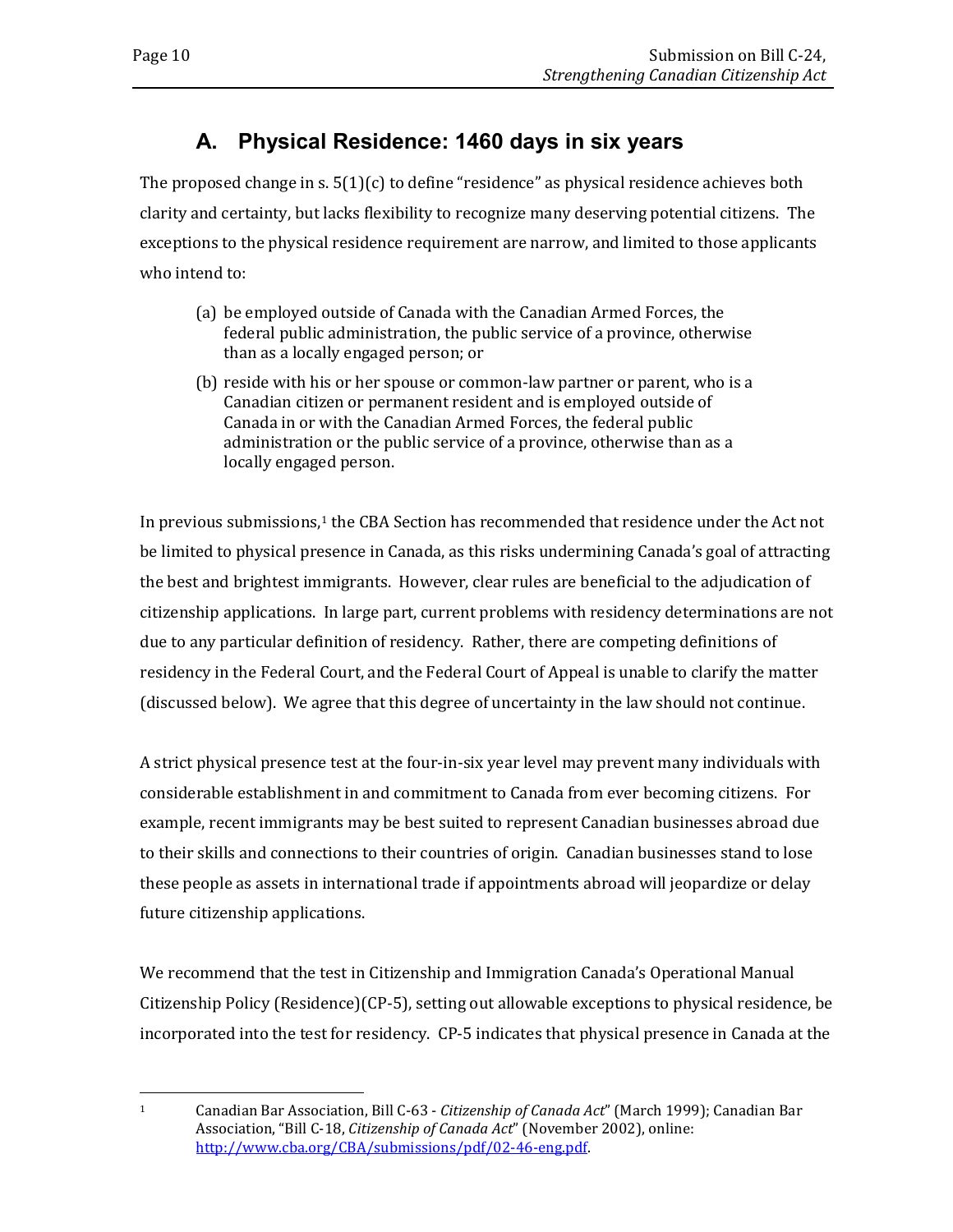required level (whether three years in four, or four years in six), ordinarily be demonstrated prior to citizenship being granted.

However, CP-5 sets out additional considerations that would warrant a finding of residency in cases where physical presence for the required period is not established:

#### **1. Was the individual physically present in Canada for a long period prior to recent absences which occurred immediately before the application for citizenship?**

Example of an allowable exception: an applicant lived in Canada for three years before leaving for a period of several months. The applicant then returns to permanently live in Canada and files a citizenship application at that time.

#### **2. Where are the applicant's immediate family and dependents (and extended family) resident?**

Example of an allowable exception: an applicant leaves Canada for several days each month, but her mother-in-law, husband and children continue to live in Canada while she is outside of the country.

#### **3. Does the pattern of physical presence in Canada indicate a returning home or merely visiting the country?**

Example of an allowable exception: an applicant leaves Canada each month for seven or ten days, but stays abroad at hotels where the applicant conducts business or at the home of someone the applicant is visiting. The applicant always returns to Canada at a home owned or rented by the applicant.

#### **4. What is the extent of the physical absences: if an applicant is only a few days short of the 1,095 total it is easier to find deemed residence than if those absences are extensive.**

Example of an allowable exception: an applicant was physically present in Canada the vast majority of the time, despite repeated absences.

#### **5. Is the physical absence caused by a clearly temporary situation such as employment as a missionary abroad, following a course of study abroad as a student, accepting temporary employment abroad, accompanying a spouse who has accepted temporary employment abroad?**

Example of an allowable exception: the applicant obtains permanent residence in Canada and is offered a job here. After beginning employment here, she is asked by her employer to serve abroad for one year to help manage an important business venture. The applicant then returns here after the assignment is completed to resume her work in Canada.

#### **6. What is the quality of the connection with Canada: is it more substantial than that which exists with any other country?**

Example of an allowable exception: an applicant has been spending a few months abroad, each year, to look after his elderly parents. When in Canada, however, the applicant is involved in his work and business ventures. He also is involved with community organizations and the vast majority of his personal contacts (professional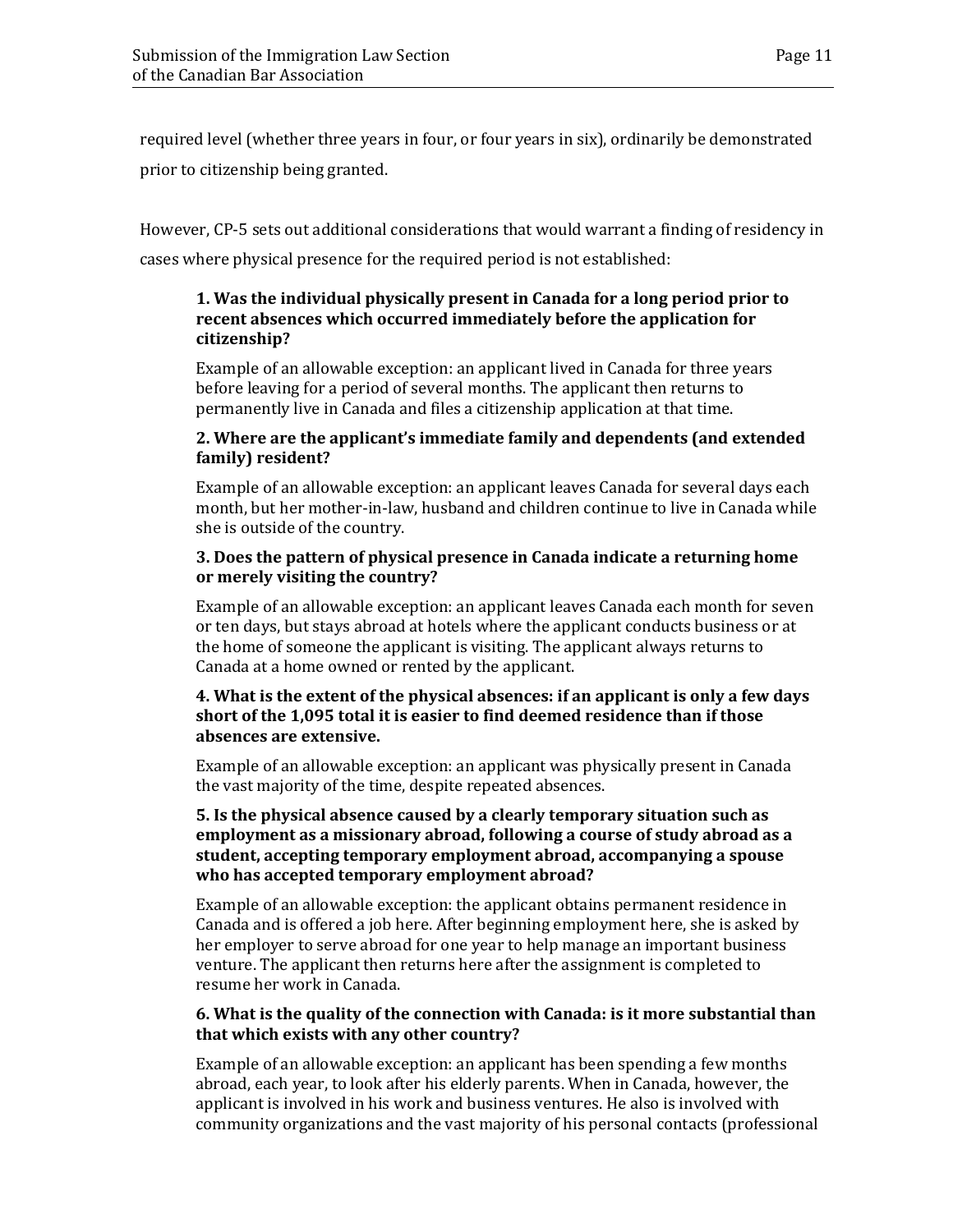and social) are people who live here in Canada. Finally, the applicant pays income tax in Canada and in no other country.[2](#page-15-0)

Permitting qualitative decision-making by independent citizenship judges, who could take into account the factors in CP-5, is more appropriate in the context of citizenship. Canadian citizenship is something valuable that deserves this careful attention and consideration.

Although our preference is adopting the test in CP-5, other alternatives would mitigate the risk that deserving applicants for citizenship with a significant connection to Canada will be turned away:

- Maintain the current definition and exceptions but reduce the requirement to the equivalent of three out of six years;
- Maintain the residency requirement in Bill C-24, but add flexibility by allowing applicants to benefit from a limited number of days abroad if they satisfy the definitions in paragraphs  $28(a)(ii)$  - (v) of the *Immigration and Refugee Protection Act* (IRPA).[3](#page-15-1) The limit for days abroad could be one year; or
- Empower the Minister to recognize "residency" on a discretionary basis for deserving situations, by expanding the criteria and scope of special grants under section 5(4) of the Act.

Finally, Bill C-24 does not define a physical day as including any time spent physically in Canada in a calendar day. Currently, the online residence calculator gives credit only for the date of departure or the date of return, not both. An applicant could spend the majority of both days physically in Canada or over Canadian airspace.

<span id="page-15-1"></span><sup>3</sup> Clauses  $28(2)(a)(ii)-(v)$  of the Act read as follows:

…

(2) The following provisions govern the residency obligation under subsection (1):

(a) a permanent resident complies with the residency obligation with respect to a five-year period if, on each of a total of at least 730 days in that five-year period, they are

> (ii) outside Canada accompanying a Canadian citizen who is their spouse or common-law partner or, in the case of a child, their parent,

(iii) outside Canada employed on a full-time basis by a Canadian business or in the federal public administration or the public service of a province,

(iv) outside Canada accompanying a permanent resident who is their spouse or common-law partner or, in the case of a child, their parent and who is employed on a full-time basis by a Canadian business or in the federal public administration or the public service of a province, or

(v) referred to in regulations providing for other means of compliance;

<span id="page-15-0"></span> $\overline{2}$ At 13-14.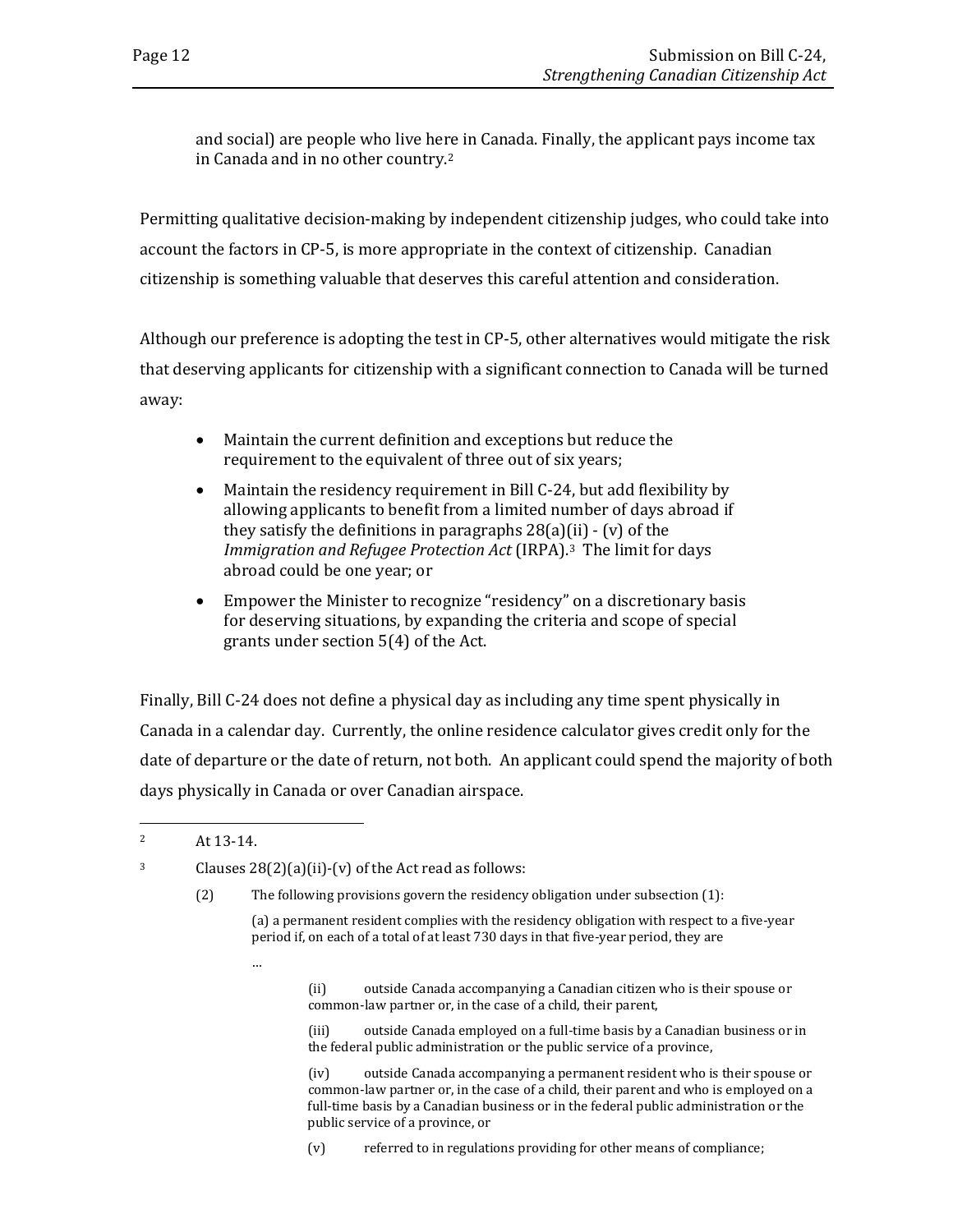#### **RECOMMENDATIONS:**

- **1. The CBA Section recommends that the residency test in Bill C-24 be amended to include additional considerations that would warrant a finding of residency even in cases where physical presence for the required period has not been met, in accordance with CIC's** *Operational Manual Citizenship Policy (Residence) CP–5***.**
- **2. In the alternative, the CBA Section recommends one of the following amendments to the residency test in Bill C-24:**
	- **Maintain the current definition and exceptions but reduce the requirement to the equivalent of three out of six years;**
	- **Maintain the residency requirement in Bill C-24, but add flexibility by allowing applicants to benefit from a limited number of days abroad if they satisfy the definitions in paragraphs 28(a)(ii) - (v) of the** *Immigration and Refugee Protection Act***. The limit on days abroad could be one year; or**
	- **Empower the Minister to recognize "residency" on a discretionary basis for deserving situations, by broadening the criteria and scope of special grants under section 5(4).**
- **3. The CBA Section recommends that Bill C-24 specify that a day includes any time spent physically in Canada in a calendar day.**

### <span id="page-16-0"></span>**B. Physically present in Canada 183 days during each of four calendar years within six years**

The requirement that an applicant be physically present in Canada for at least 183 days during each of four calendar years that are fully or partially within the six years immediately before the date of application adds an unnecessary layer of complexity. This new requirement will significantly complicate the calculation of eligibility and in turn slow processing and review of cases, leading to backlogs and the need for greater CIC resources to process cases.

### **RECOMMENDATIONS:**

**4. The CBA Section recommends that the requirement of being physically present in Canada for at least 183 days during each of the four calendar years that are fully or partially within the six years immediately before the date of an application be eliminated.**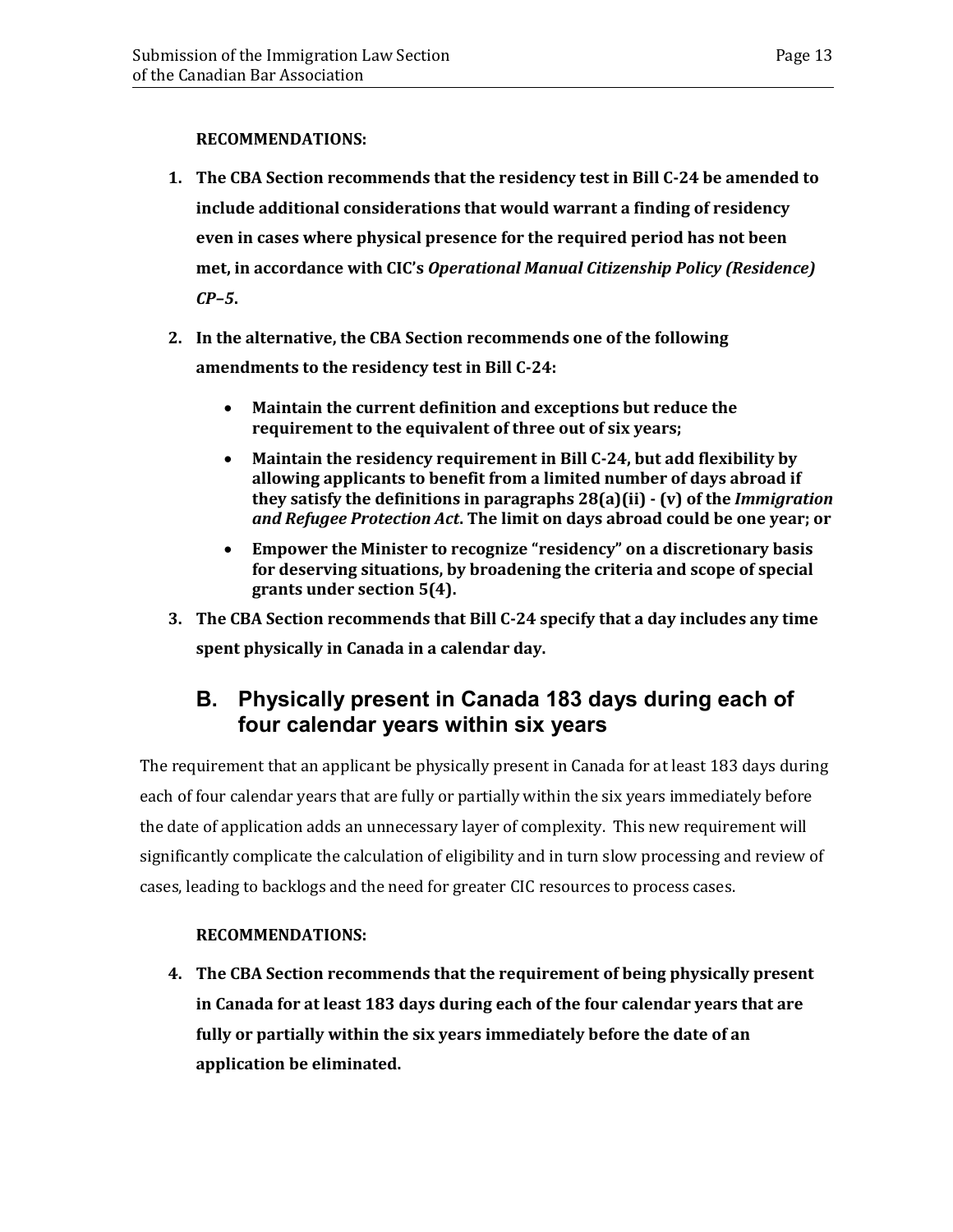### **C. Requirement to file a tax return**

<span id="page-17-0"></span>Everyone should comply with their obligations under the *Income Tax Act*. However, these obligations are best enforced by the Canada Revenue Agency. As a general principle, the CBA Section opposes using immigration or citizenship law as an indirect way of enforcing other laws that already contain appropriate penalties and enforcement mechanisms.

Embedding income tax requirements in citizenship legislation raises significant concerns, given the complexity of the *Income Tax Act* and the serious consequences for making any misrepresentation under the proposed provisions. It is unclear whether a minor breach of reporting requirements under the *Income Tax Act* could form the basis for a loss of citizenship in the future. This is of particular concern in a scheme where a single officer will decide what constitutes a material misrepresentation.

Applicants may have to delay filing applications for citizenship until they have proof that they have filed their tax return. This could impact their ability to meet the eligibility requirement of physical presence.

### **RECOMMENDATION:**

**5. The CBA Section recommends that the requirement to meet any application requirement under the** *Income Tax Act* **to file a return of income in respect of four taxation years that are fully or partially within the six years immediately before the date of his or her application, be eliminated.** 

### **D. Intent to Reside in Canada if Granted Citizenship**

<span id="page-17-1"></span>This proposal is one of the most troubling in Bill C-24 and is highly vulnerable to abuse. The CBA Section strenuously opposes requiring applicants to demonstrate an intent to reside in Canada if granted citizenship.

First, the proposed requirement is likely unconstitutional. It would distinguish between naturalized and other Canadian citizens, and would violate mobility rights[.4](#page-17-2) It would create two tiers of citizenship: natural born Canadian citizens, who could travel and live abroad without restriction; and naturalized Canadians, who would risk losing their status if they were

<span id="page-17-2"></span> $\overline{4}$ There would also be an incidental impairment of mobility for natural born Canadian citizens with naturalized children and spouses.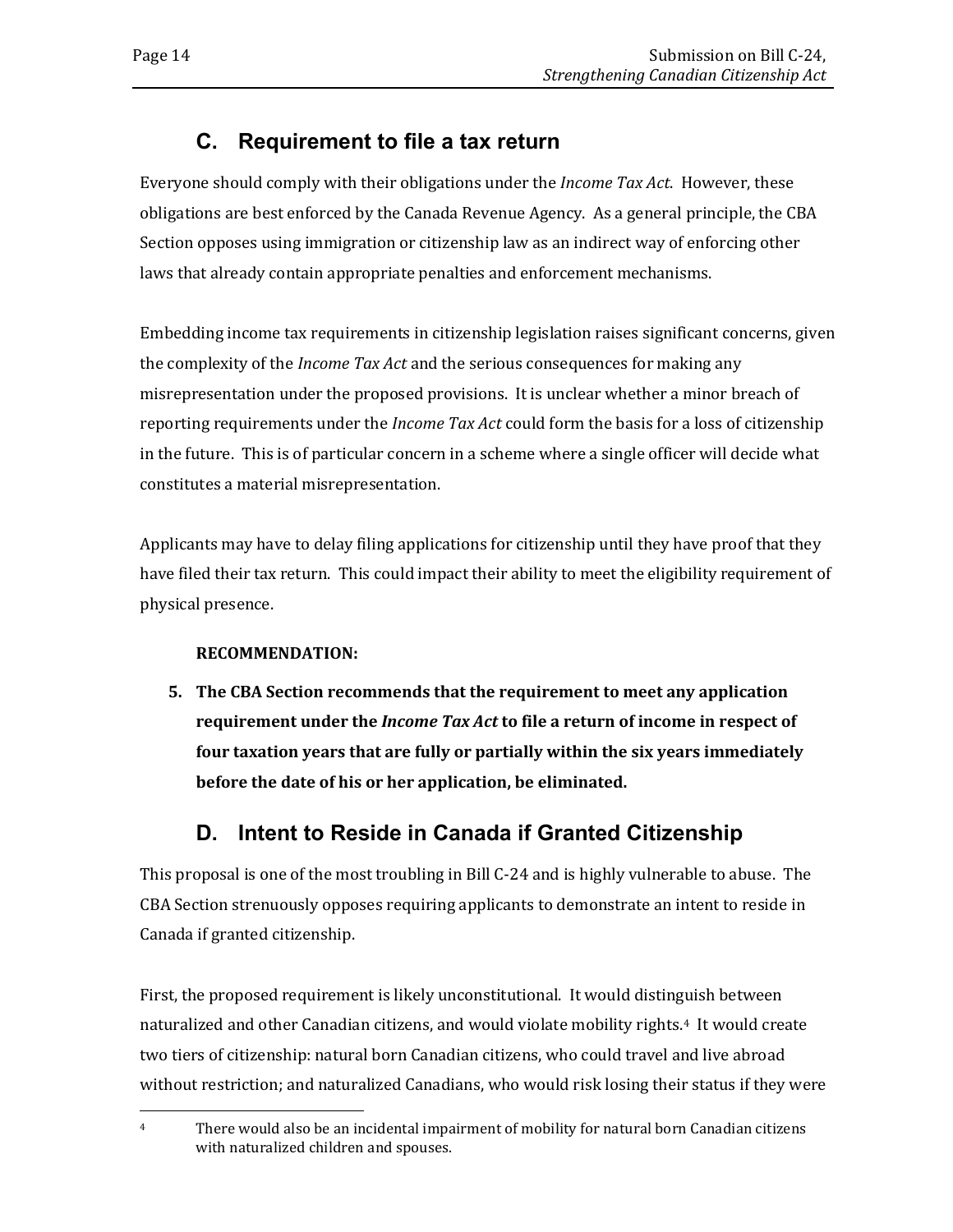ever to leave Canada. Naturalized citizens could find themselves in a situation where, despite having an intent to reside in Canada at the time of application, need to go abroad temporarily for employment or personal reasons. Under the Bill, a single officer would decide whether the original intent to reside was a misrepresentation and potentially strip citizenship on this basis.

The intent requirement will result in a significant drain on CIC resources for both assessment and enforcement. Processing times will inevitably be longer with a subjective review of each applicant's intent along with supporting documents. The requirement will not clarify or simplify the criteria or processing of citizenship, contrary to the Bill's objective.

#### **RECOMMENDATION:**

**6. The CBA Section recommends that the requirement that an applicant demonstrate an intent to reside in Canada if granted citizenship be eliminated.** 

### **E. Knowledge of Official Languages**

<span id="page-18-0"></span>The CBA Section opposes requiring applicants to take the knowledge test in one of Canada's official languages. This amounts to a second language test and is not necessarily an accurate assessment of an applicant's knowledge of Canada. Language competency required to pass a knowledge test is significantly different than that required to live and work in Canada. Many immigrants over the last century came to Canada and worked in areas that did not require them to read or write in English or French but have paid taxes, attended religious institutions, volunteered in their communities, raised children and have little to no ties to their country of birth. They may lack the ability to complete a knowledge test in English or French, but still possess the language skills needed to be a long-term, contributing member of Canadian society. This requirement would preclude those with a lower education and English or French language skills from qualifying for citizenship and does not achieve the intended goal of ensuring that those who become Canadian citizens have a greater connection to Canada.

#### **RECOMMENDATION**

**7. The CBA Section recommends that the requirement that the applicant take the knowledge test in one of the official languages be eliminated.**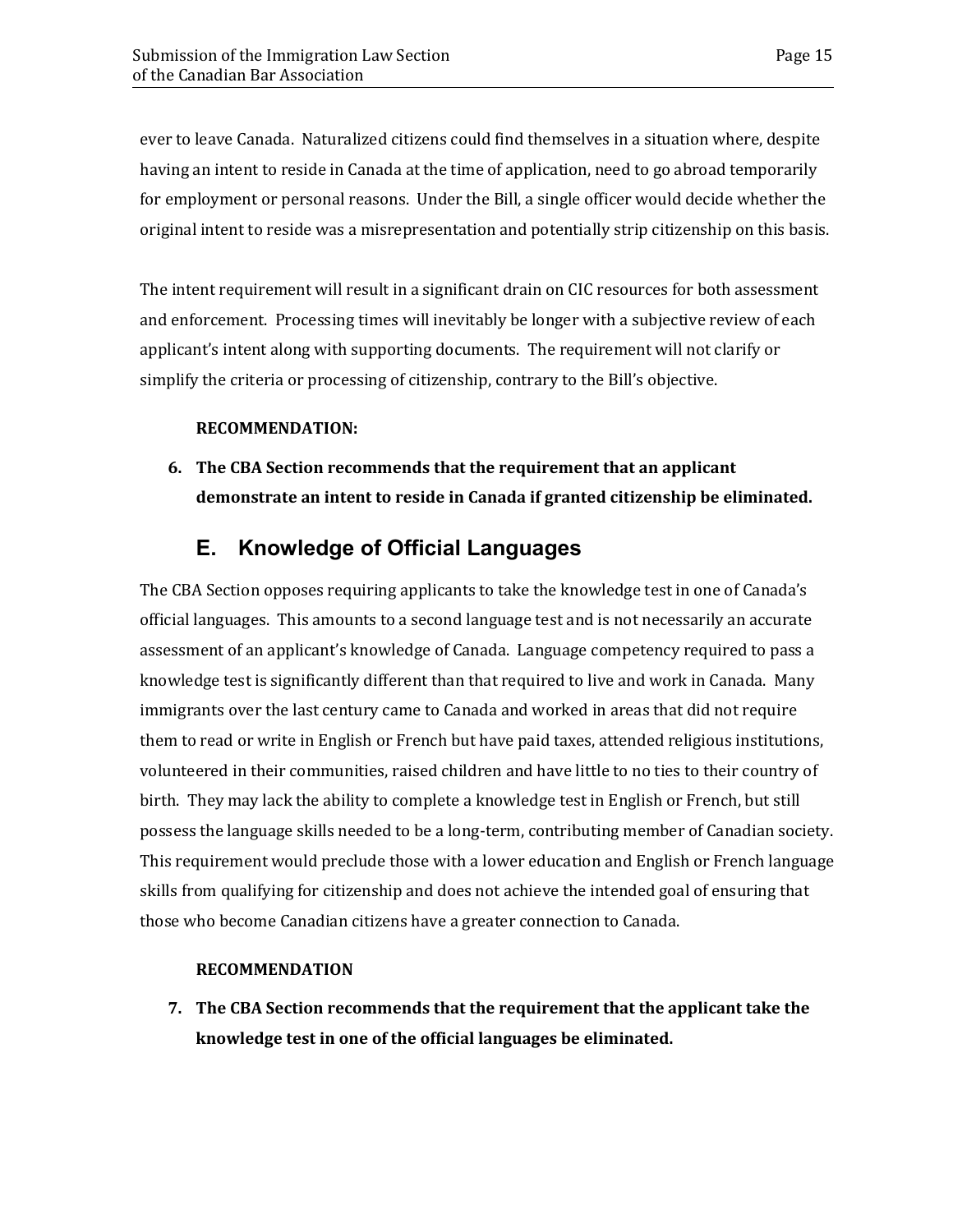### **F. Authority to Grant Citizenship**

<span id="page-19-0"></span>Under the current Act, independent citizenship judges exercise much of the authority in determining who will be granted citizenship. Bill C-24 would make the process primarily a departmental one, delegating authority to individual officers. This change does nothing to strengthen the value of Canadian citizenship. Decisions about who is entitled to become a Canadian citizen are at the foundation of our democracy, and should be exercised by independent decision-makers. This independence should not be sacrificed in the name of cost saving or administrative expedience.

The CBA Section does, however, support the proposed transition from cabinet to ministerial decision-making on special grants of citizenship under s. 5(4), as the change may make the special grants process more efficient.

### <span id="page-19-1"></span>**III. REVOCATION OF CITIZENSHIP**

Under the Act, revocation of citizenship is limited to naturalized Canadians who acquired their citizenship by false representations. Any citizen who stands to lose their status has the right to full hearing before a Federal Court judge. Bill C-24 would change this in the following ways:

- Citizens who may be subject to citizenship revocation include those born in Canada who are presumed to be able to claim citizenship in another state through one of their parents, notwithstanding that the Canadian may have no ties with the other country at all.
- The grounds on which citizenship may be revoked are expanded to include a number of [cr](#page-19-2)iminal offences as defined in the *Criminal Code*, the *National Defence Act*,5 and the *Security of Information Act*,[6](#page-19-3) committed in or outside of Canada and for which a life sentence (or a five-year sentence in some instances), has been imposed. They now will also include engaging in armed conflict with Canada.
- The grounds are broad and may not be objectively serious in context. For example, a five-year sentence for a terrorism offence may not a heavy

<span id="page-19-3"></span><sup>6</sup> Sections 16 and 17 of the *Security of Information Act* RSC, 1985, c. O-5 make it an offence to communicate safeguarded information (or is believed by the accused to be such), to a foreign state or terrorist entity and carries a maximum penalty of life imprisonment.

<span id="page-19-2"></span><sup>5</sup> <sup>5</sup> Section 2 of both the *Criminal Code* R.S.C., 1985, c. C-46, and the *National Defence Act* R.S.C., 1985, c. N-5 define a "terrorism offence" as including any "indictable offence under this or any other Act of Parliament committed for the benefit of, at the direction of or in association with a terrorist group," any "indictable offence under this or any other Act of Parliament where the act or omission constituting the offence also constitutes a terrorist activity", and "conspiracy or an attempt to commit, or being an accessory after the fact in relation to, or any counselling in relation to, an offence referred to in the definition."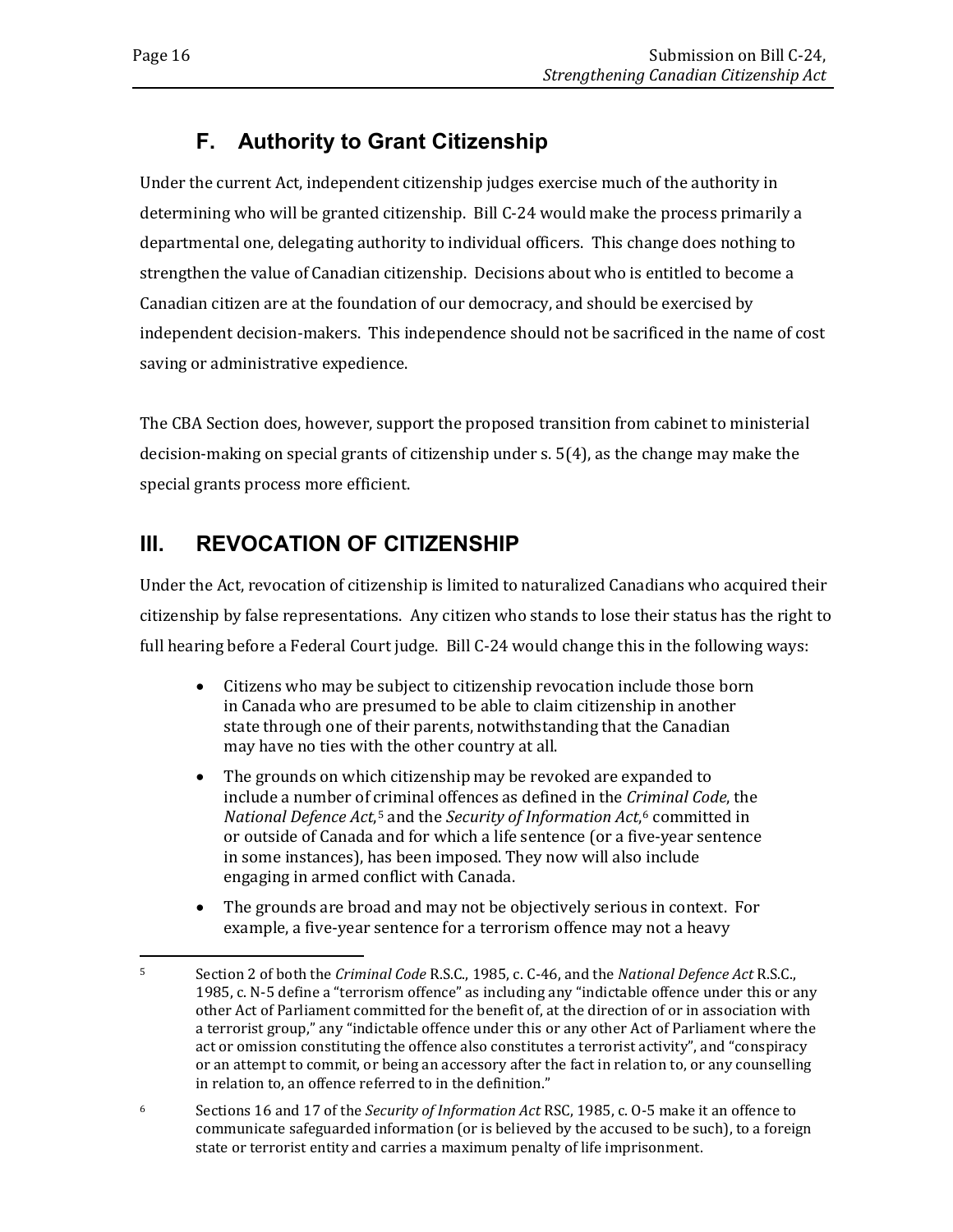penalty, as most actual terrorist related offences result in lengthy sentences. Similarly, a minor offence in another country may be characterized as terrorist and given a five-year sentence when it might be a relatively benign act of opposition to government repression.

- The revocation process will be a paper one, where the Minister gives notice of the intent to revoke, the person responds and a decision is made by the Minister. The Minister may hold a hearing in some instances. In limited circumstances (misrepresentation of association with a prescribed organization and engaging in armed conflict against Canada), there will continue to be a hearing before a Federal Court judge.
- There is no longer any recourse to the Governor in Council, who may take into account equitable considerations.

<span id="page-20-0"></span>The CBA Section has serious concerns with these changes. They signify a fundamental change to the concept and importance of citizenship.

### **A. Dual Nationals – Exile**

Canadian courts have long recognized that citizenship is not just a status but much more. Section 6(1) of the *Charter*, which is not subject to legislative override under s. 33, provides: "Every citizen of Canada has the right to enter, remain in and leave Canada". The Supreme Court has said that "the central thrust of s. 6(1) is against exile and banishment, the purpose of which is the exclusion of membership in the national community."[7](#page-20-1) Exile is a prohibited form of punishment and may constitute grave human rights breach.[8](#page-20-2)

Canada's citizenship law currently makes only one distinction between citizens – a naturalized Canadian can lose their citizenship if it was obtained by fraud or under false pretenses. This proposal will create a new distinction between Canadians – those who are subject to exile and banishment and those who are not. Fundamentally changing the concept of citizenship to permit the exclusion of those born here, because they have committed an offence and may have

<span id="page-20-1"></span> $\overline{7}$ <sup>7</sup> See for example, *United States of America v. Cotroni*, [1989] 1 SCR 1469 at para 19; *United States of America v. Burns*, [2001] 1 SCR 283 at para. 41; *Canada v. Schmidt*, [1987] 1 SCR 500; *Divito v. Canada (Public Safety and Emergency Preparedness,* 2013 SCC 47 at para 28; *Sauvé v. Canada (Chief Electoral Officer)*, [2002] 3 SCR 519.

<span id="page-20-2"></span><sup>8</sup> See Article 12.4 of the *International Covenant on Civil and Political Rights*, G.A. res. 2200A (XXI), 21 U.N. GAOR Supp. (No. 16) at 52, U.N. Doc. A/6316 (1966), 999 U.N.T.S. 171, entered into force Mar. 23, 1976 ("No one shall be arbitrarily deprived of the right to enter his own country"). See also Article 9, *Universal Declaration of Human Rights*, G.A. res. 217A (III), U.N. Doc A/810 at 71 (1948) ("No one shall be subjected to arbitrary arrest, detention or exile"); Human Rights Committee, *General Comment 27, Freedom of movement* (Art.12), U.N. Doc CCPR/C/21/Rev.1/Add.9 (1999*); Ngalula Mpandanjila et al. v. Zaire,* Communication No. 138/1983, U.N. Doc. CCPR/C/OP/2 at 164 (1990) at para 10.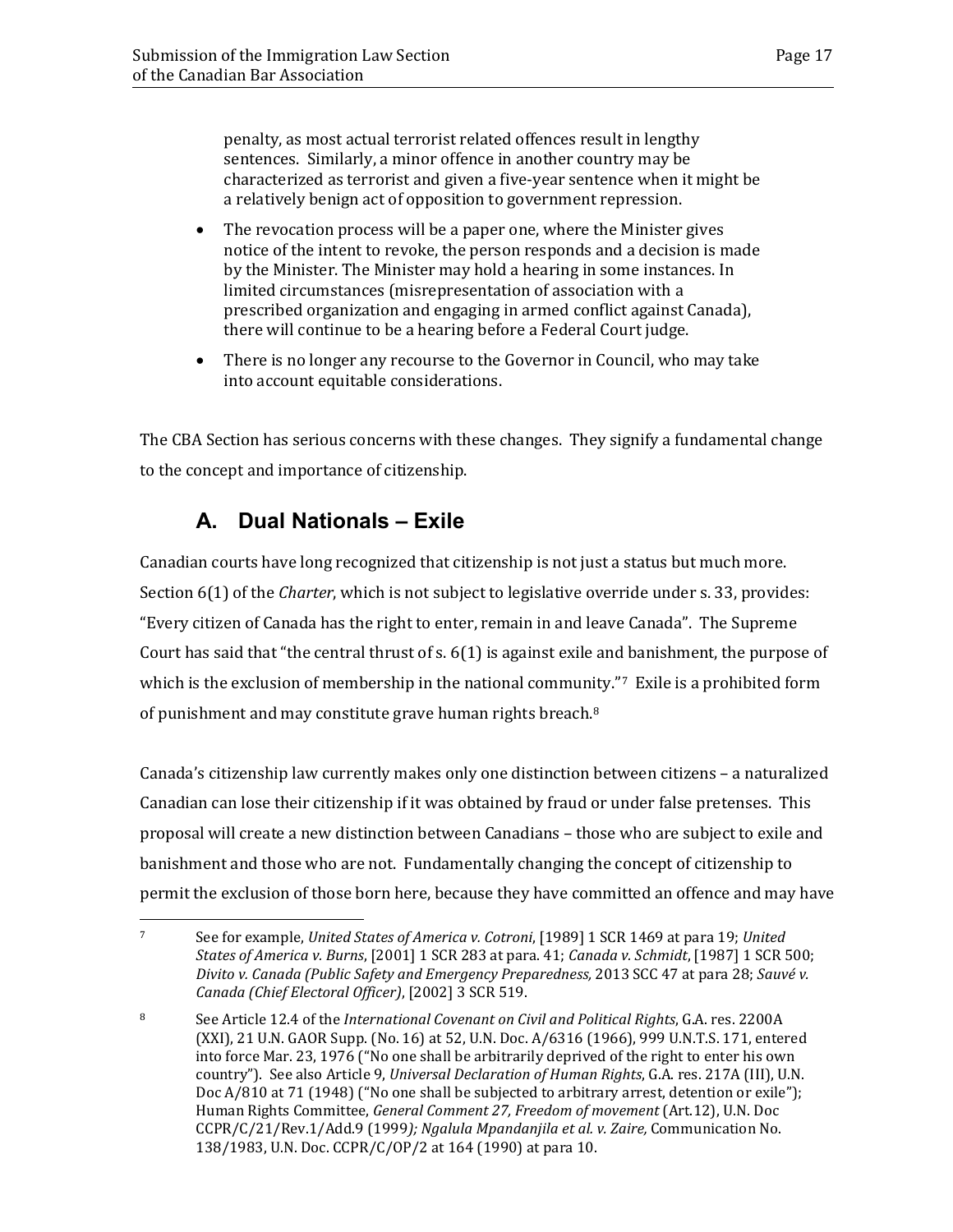a claim to citizenship in another state through a parent or more distant relative, is of very serious concern to the CBA Section. It appears to impose exile as an additional form of punishment.

The CBA Section supports Canada's tradition of allowing dual citizenship. This tradition is undermined if dual citizens face banishment. It would not matter under what circumstances an individual possesses dual citizenship. These provisions allow for the revocation of citizenship from someone born and raised in Canada, even someone born to generations of Canadians. The only criteria would be that they can make a claim to citizenship in another country. Accordingly, the proposed legislation would create four classes of citizens:

- a) Canadian born who do not have another nationality. These "true" citizens would be most secure in their status. There is no mechanism proposed for revoking their citizenship, even if they commit the most egregious crimes against Canada or its people.
- b) Naturalized citizens without another nationality. These would be the equivalent of all naturalized citizens under the current legislation. The only way they could risk losing their citizenship is if it was originally obtained by misrepresentation.
- c) Canadian born citizens with another nationality. Apart from misrepresentation (that would rarely apply to this group), the full range of revocation provisions would apply, including those that might be proposed in the future.
- d) Naturalized citizens with another nationality. These truly "third class" citizens would face the full range of retrospective revocation provisions being proposed, including those that might be proposed in the future.

Rather than set out explicitly the Canadians subject to the new revocation provisions, proposed s. 10.4 states that the legislation would not authorize any "decision, action or declaration that conflicts with any international human rights instrument regarding statelessness to which Canada is signatory". The reference to undefined international treaties creates an interpretative challenge for the courts and a resulting uncertainty. Specifically, there is a question about the application to Canadians who have dual nationality by marriage or descent, even if they have not taken active steps to confirm or document their second nationality. The effect could also change if Cabinet withdraws from a treaty without consulting Parliament.

The courts have not yet addressed the government's ability to strip a Canadian of their citizenship, outside limited cases in which individuals obtained the status through fraud. A person who has obtained citizenship through fraud never truly became a citizen and should not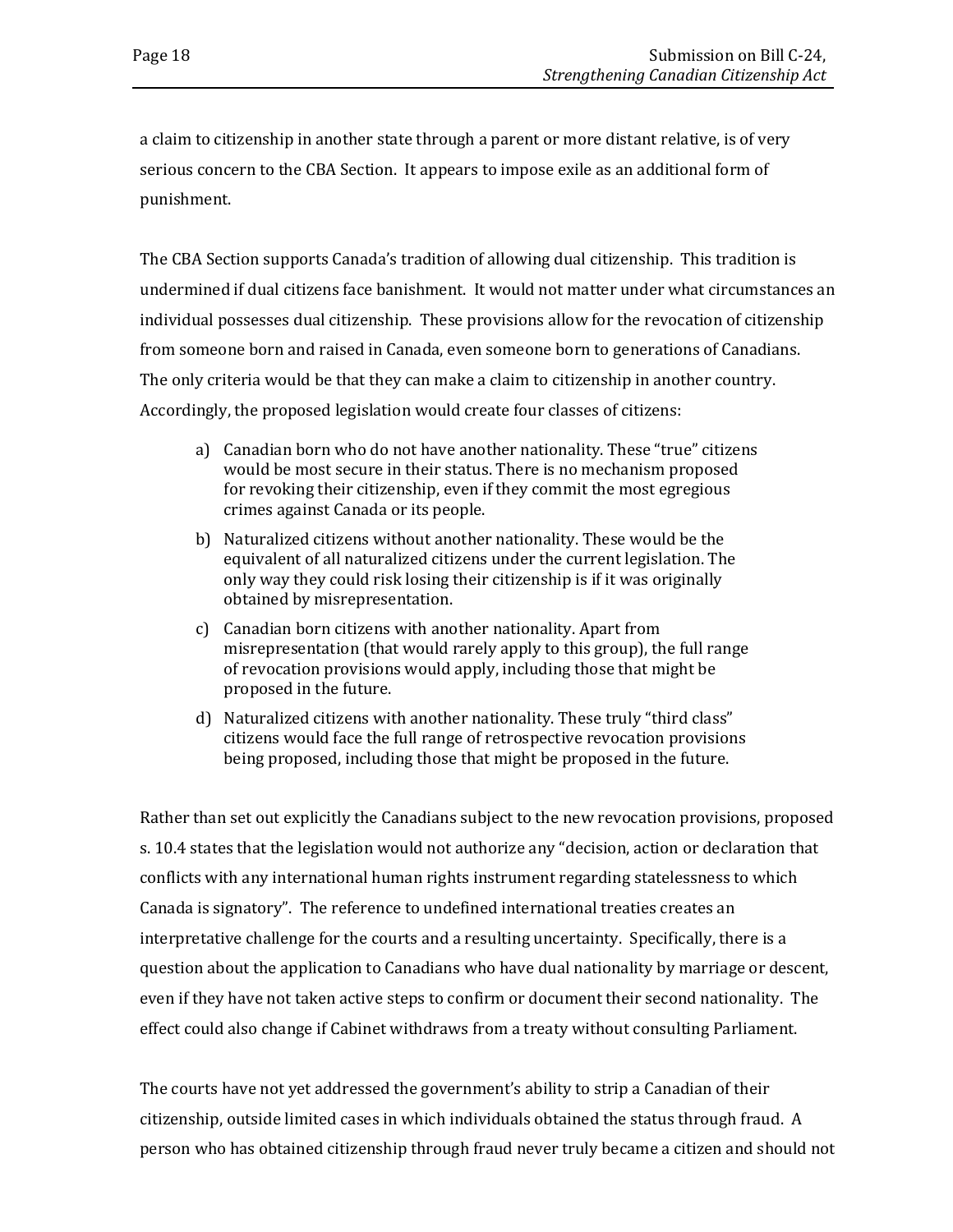have the protections associated with that status. This is why the *Convention on the Reduction of Statelessness* makes an exception, allowing states parties to revoke citizenship obtained by misrepresentation or fraud, even if it would render an individual stateless.<sup>[9](#page-22-1)</sup> However, revoking citizenship in other circumstances poses fundamental constitutional challenges.

Targeting dual nationals for citizenship revocation results in differential treatment based on ethnicity or national origin and therefore implicates section 15 of the *Charter*. Canadians from countries that do not recognize dual nationality would not be subject to the provisions. However, Canadians whose ancestors came from countries that recognize dual citizenship and pass citizenship to generations born abroad would face the prospect of revocation. Entire ethnic or national communities would either be subject to the provisions or not. Gradating the rights of Canadians on the basis of the laws of another state creates different classes of citizens. It is unfair and discriminatory.

Finally, banishment is one of the most serious punishments that can be inflicted on a citizen and has not been in common use since the Middle Ages. The retrospective nature of the provisions makes this an even more striking concern. Individuals should have adequate notice of the consequences of their actions. If Parliament sets a precedent allowing for retrospective banishment, citizens are unable to determine with certainty what conduct may place them at risk. The use of banishment as a punishment and its retrospective application are unacceptable and likely unconstitutional.

#### **RECOMMENDATION:**

**8. The CBA Section recommends that the Bill's amendments to section 10 of the Act be deleted. Citizenship revocation should continue to be limited to those instances where naturalized citizens materially misrepresent.**

### **B. Expanded Grounds for Revocation**

<span id="page-22-0"></span>The proposed grounds for revoking citizenship are broad. The rationale for the list of offences subject to revocation appears to be connected to loyalty to Canada or certain Canadian ideals. However, it is not clear why the loyalty of dual nationals should be put into question more than that of other Canadians. The implication is insidious: an act of espionage, treason or terrorism

<span id="page-22-1"></span>9

<sup>9</sup> Article 8, *Convention on the Reduction of Statelessness*, 30 August 1961, 989 UNTS 175, art 7(3) (entered into force 13 December 1975).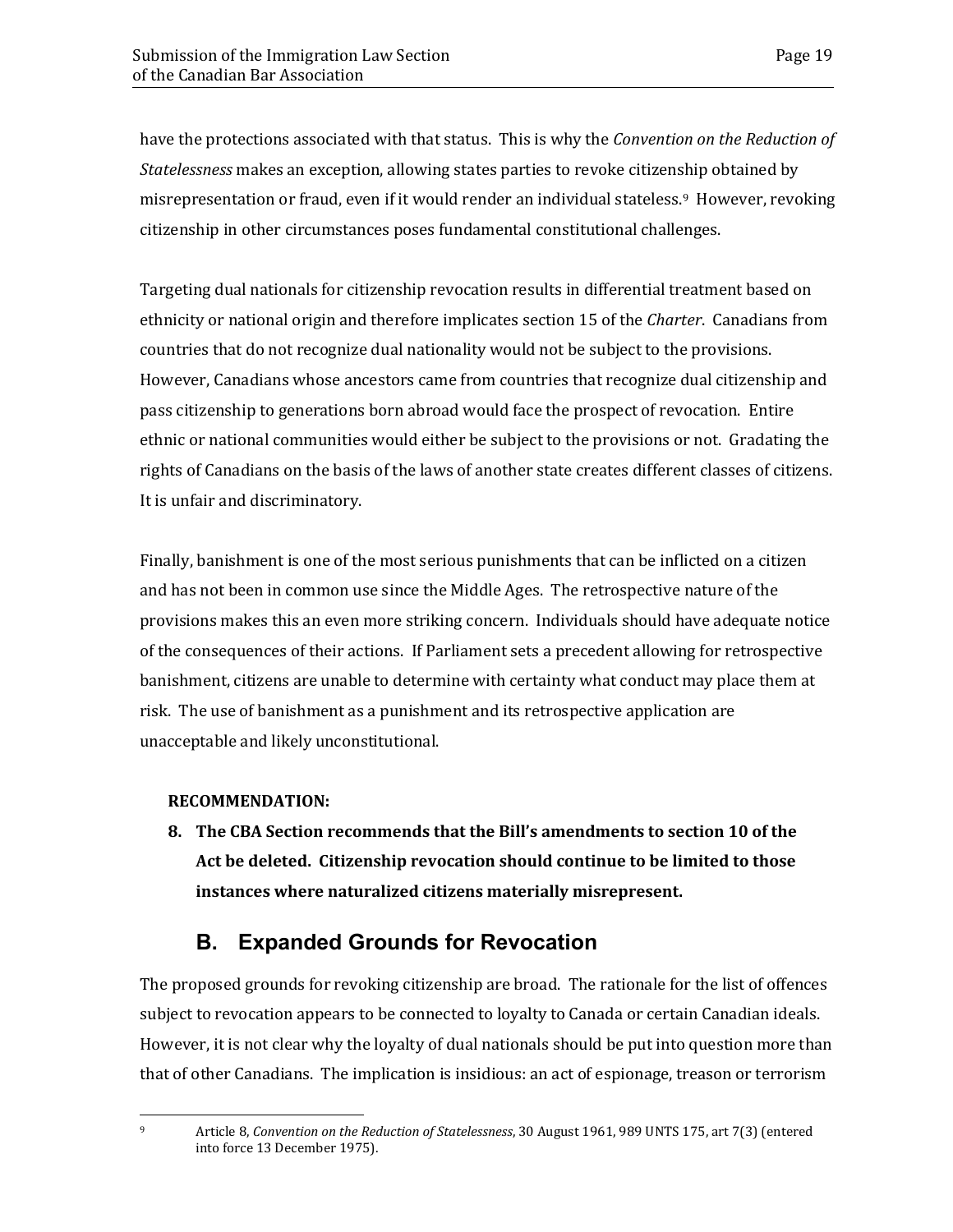by dual nationals can sever their connection to Canada because they are inherently less Canadian than their fellow citizens who do not hold another nationality.

Once the precedent is established for banishing dual nationals, other forms of conduct may be added to the list. A range of serious offences such as organized criminality, murder, aggravated sexual assault or crimes against children have attracted significant sentences and condemnation from Canadian courts. If the five-year sentence in some of the proposed sections is a threshold for gravity, the scope is very large indeed.

Proposed s. 10(2)(b) includes as one offence that would permit the Minister to revoke citizenship, " a terrorism offence as defined in section 2 of the *Criminal Code* — or an offence outside Canada that, if committed in Canada, would constitute a terrorism offence as defined in that section — and sentenced to at least five years of imprisonment".

The definition of terrorism is often grounded in the political context. In many countries, one side of a conflict will frame the other side as terrorism. This has been particularly true for most national liberation movements. Nelson Mandela was convicted of what could be considered a terrorism offence under the *Criminal Code* and sentenced to life in prison in South Africa. The proposed section would have the further oddity of not including conduct in Canada pre-dating the relevant sections of the *Criminal Code* but including that conduct abroad. Convictions resulting from the FLQ crisis in the 1970s are a good example of conduct that would not lead to revocation under Bill C-24, even though Canada was the direct target. However, that same conduct occurring abroad, even against a dictatorial regime, would be subject to the Bill.

Five years' imprisonment is an arbitrary threshold for revocation of citizenship, particularly for foreign convictions, as the length of imprisonment can vary widely from one country to another. Some of the most oppressive regimes in the world are most likely to imprison individuals for lengthy periods on the basis of questionable "terrorism" related offences. Including foreign convictions for terrorism offences is particularly troubling given the low threshold for these allegations.

An analysis of whether the conviction is the equivalent of a terrorism offence in Canada would not be straightforward. Under IRPA, the analysis of whether a foreign offence committed by a permanent resident is the equivalent of a Canadian offence is made by the Immigration and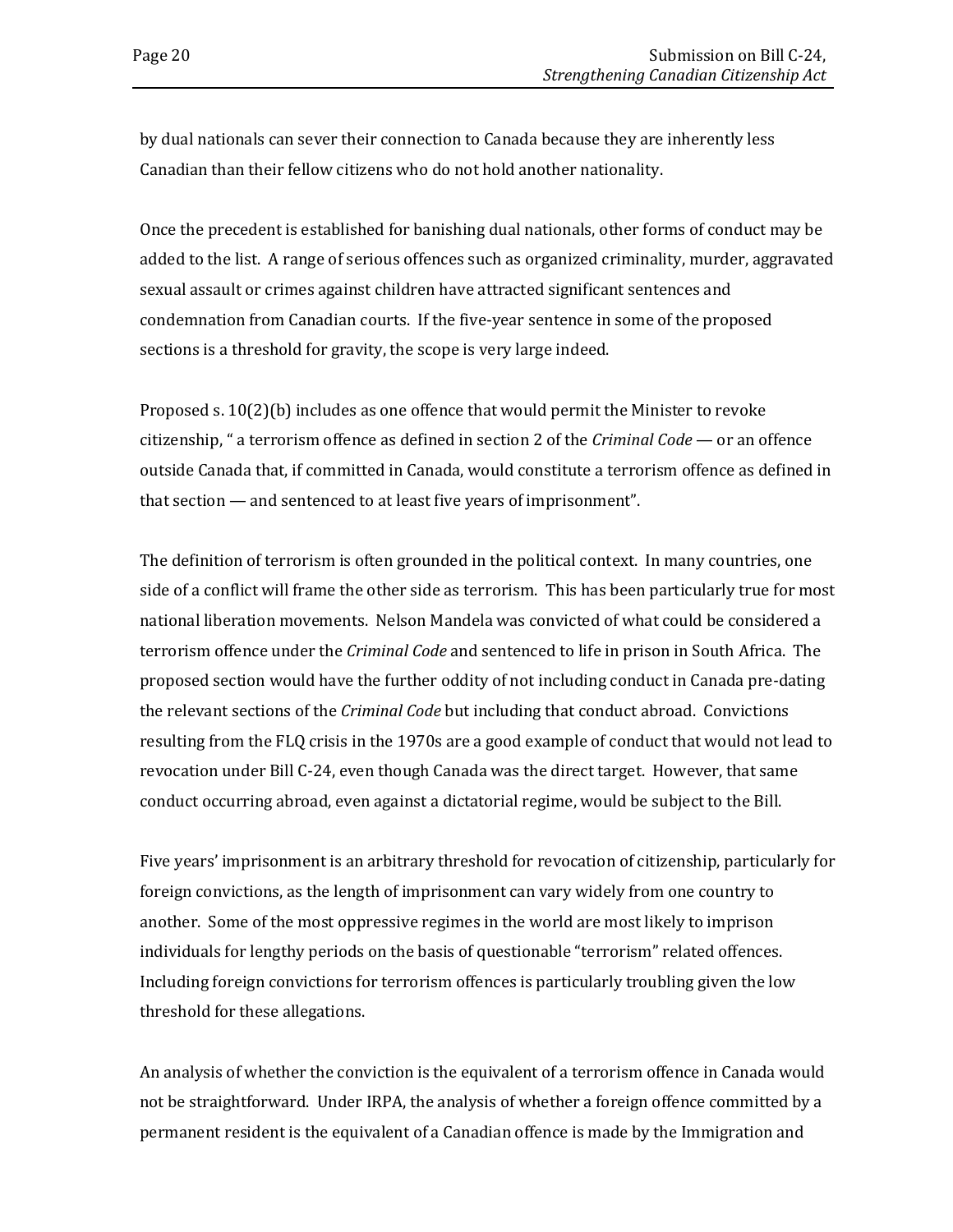Refugee Board, not individual officers. The potential complexity and severe consequences are even more serious in the proposed revocation provision. The scope of discretion the Bill would grant to an individual officer to strip citizenship in such cases is significant.

Section 10.1(2) provides another ground for revoking citizenship: "If the Minister has reasonable grounds to believe that a person, before or after the coming into force of this section and while the person was a citizen, served as a member of an armed force of a country or as a member of an organized armed group and that country or group was engaged in an armed conflict with Canada".

In addition to the problems with retrospective application discussed above, the wording of this provision is problematic. For example, it would not necessarily require knowledge of the nature of the group with which the person has associated.<sup>[10](#page-24-0)</sup> "Armed conflict with Canada" is not defined and it is unclear when the section would apply. It is also unclear whether members of any of the armed forces active in a region where Canada participates in UN, NATO or other allied activities would be subject to the section. If so, what scale of involvement by Canada would be required? If Canada sent a single advisor on a NATO mission, would any engagement with that mission qualify as "armed conflict with Canada"?

Many countries conscript large portions of the population into the armed forces and they remain members of the armed forces for a long time even if not on active duty. If there is no mechanism for withdrawing from the armed forces, a person might continue to be a "member". This would particularly problematic in situations where there was little or no warning that an armed conflict with Canada might take place.

#### **RECOMMENDATIONS:**

**9. The CBA Section recommends deleting s. 10(2)(b). An alternative if it is maintained is to delete the words "or an offence outside Canada that, if committed in Canada, would constitute a terrorism offence as defined in that section" from the provision.** 

<span id="page-24-0"></span> $10<sup>1</sup>$ <sup>10</sup> See for example, *Kozonguizi v MCI*, [2010] F.C.J. No. 361; 2010 FC 308, at para 26-28. The applicant joined the Caprivi Liberation Army because she was in love with her fiancé who was a member. She attended a few meetings. She denied knowing that it sought the secession of a portion of Namibia by armed force. She was deemed inadmissible to Canada on the basis that the membership bar did not require knowing support of the subversion by force of a government. Membership per se was sufficient.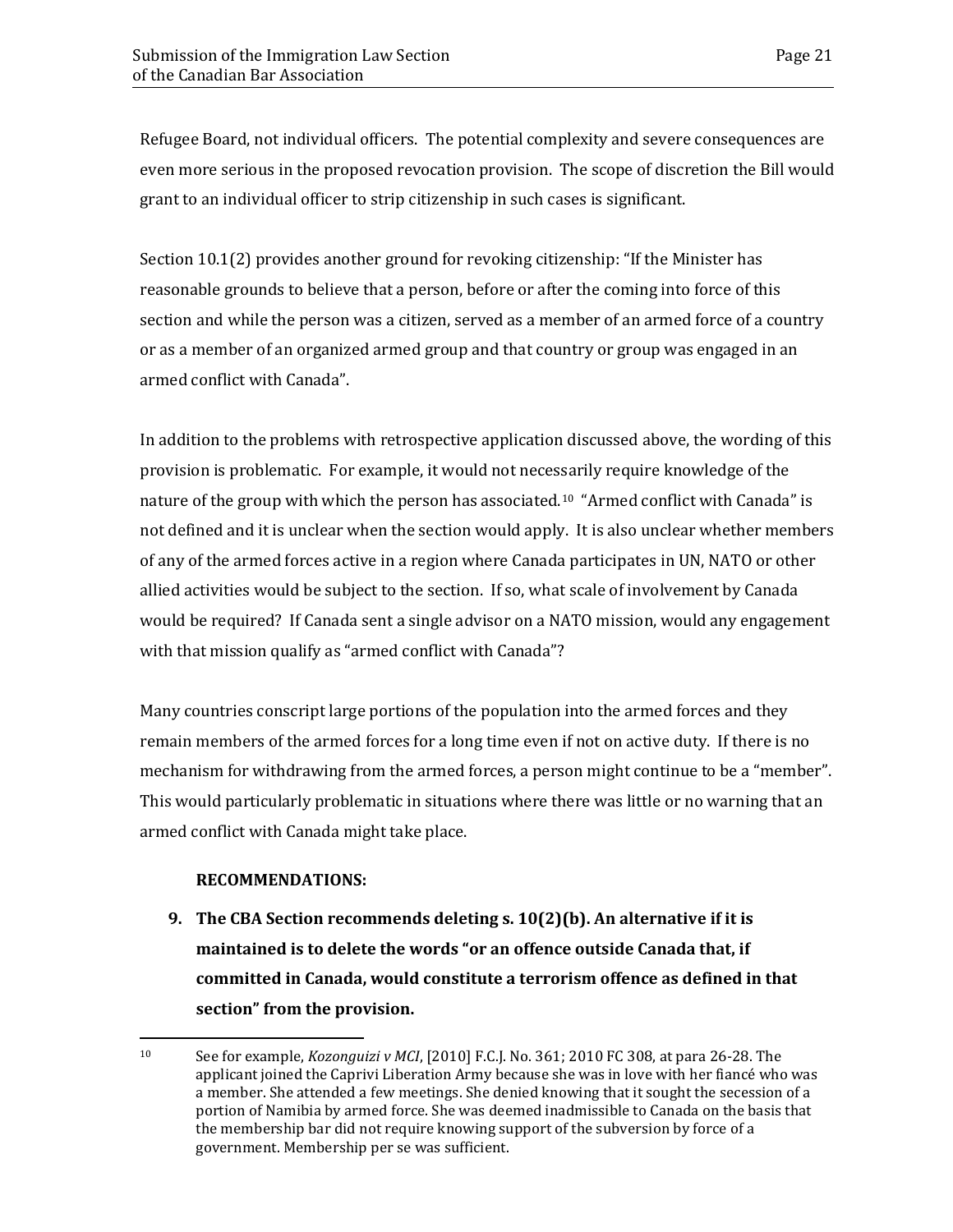**10. The CBA Section recommends that s. 10.1(2) be deleted. An alternative if it is maintained is to more clearly delineate the concept of "armed conflict with Canada" and membership in an "organized armed group".**

### **C. Lack of Hearing, Equitable Considerations**

<span id="page-25-0"></span>The Bill would fundamentally alter the process of revocation of citizenship. Currently, the process consists of three steps. The first is a report under s. 10 of the Act, that the Minister is satisfied that a person obtained citizenship fraudulently. Second, once notified of the report, the person can request that the matter be referred to the Federal Court for a hearing. Third, if the Federal Court makes the finding requested by the Minister, citizenship is revoked by the Governor in Council, which can and does consider equitable factors in addition to the breach itself.

The proposed process cuts out the Federal Court hearing, except where persons have engaged in conflict against Canada or have misrepresented in relation to specific inadmissibility grounds under IRPA. In all other cases, the Minister will decide with no requirement of a formal hearing. For a matter as serious as revocation of citizenship, a formal hearing before an independent and impartial decision-maker must be maintained. A fair process for revocation, including an oral hearing before an independent judge, reflects the value of Canadian citizenship and respect for the rule of law.

Another aspect of these changes of grave concern is the absence of consideration of equitable factors. Currently, the Governor in Council may consider these factors. Under the proposed process, this will no longer be possible – the decision of the Federal Court judge on revocation is determinative and there is no further consideration of equitable factors by the Governor in Council. Where the Minister is responsible for revoking citizenship, there is no discretion. Even if discretion could be implied, the Minister is not an independent or impartial decisionmaker.

A permanent resident alleged to have misrepresented to obtain status under IRPA would have the opportunity to make written submissions to an officer before being referred to the Immigration Division for an admissibility hearing. If the Immigration Division found them inadmissible, the person would have a right to appeal the removal order to the Immigration Appeal Division. The Immigration Appeal Division could consider the validity of the decision to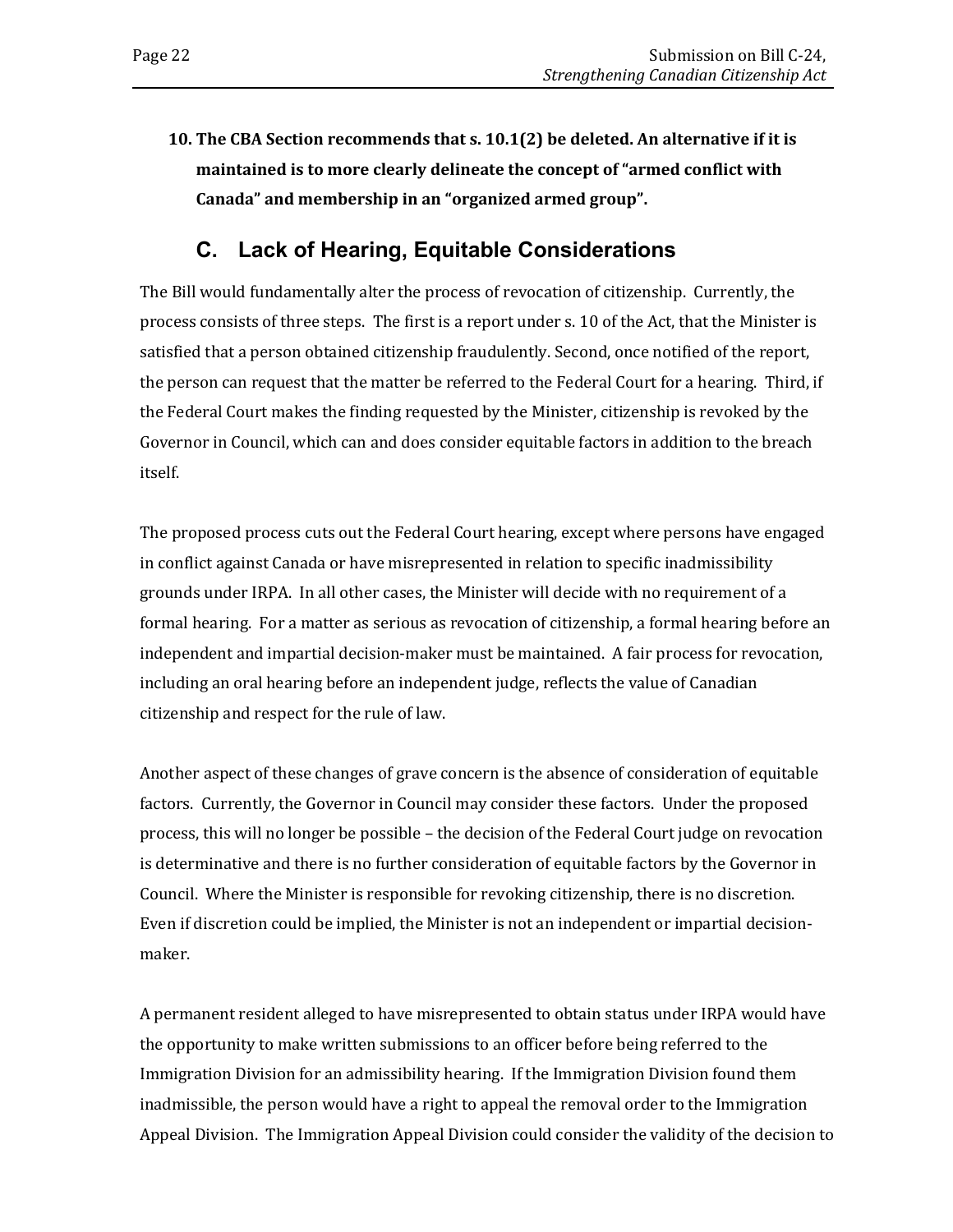issue a removal order, and also equitable or humanitarian and compassionate factors. Once becoming a citizen, the same person could lose their citizenship, permanent residence and become an inadmissible foreign national on a decision by a single officer.[11](#page-26-1)

The end result is that Canadians are given less consideration and fair process than permanent residents. Given the importance of the rights lost, a statutory tribunal, like the Immigration Appeal Division, ought to have the jurisdiction to consider the validity of the decision to terminate citizenship if ministerial revocation is maintained, as well as humanitarian and compassionate factors that warrant retention of permanent residence if not citizenship.

#### **RECOMMENDATIONS:**

- **11. The CBA Section recommends that a citizen facing revocation always have the right to a hearing before an independent and impartial decision-maker.**
- **12. The CBA Section recommends that citizenship not be revoked without an assessment of humanitarian and compassionate factors by an independent and impartial decision-maker.**

### **D. Apparent anomaly**

<span id="page-26-0"></span>Proposed s. 10.1(4) states that for the purposes of revocation proceedings for false representation, fraud or knowingly concealing material circumstances on a fact described in section 34, 35 or 37 of IRPA, the Minister need prove only that the person has obtained, retained, renounced or resumed their citizenship by false representation or fraud or by knowingly concealing material circumstances. The purpose of this is unclear. Read with the other sections, it may be intended to empower the government to revoke citizenship even if the person was not inadmissible under IRPA s. 34, 35 or 37 at the time they applied for citizenship. Historically, and for good reasons, citizenship revocation has been rare and is undertaken in circumstances where, but for the misrepresentation, citizenship would not have been granted. We recommend that this provision be deleted so that it remains so.

<span id="page-26-1"></span> $11$ The proposed s. 10.2 concerns a presumption of false representation, fraud or knowingly concealing material circumstances in a citizenship application if the individual committed those acts to obtain permanent resident status. Although this is in substance already in s.10(2) of the current Act, when combined with the proposed procedural changes, the Bill accords citizens accused of misrepresentation fewer procedural safeguards than permanent residents facing the same allegations of misrepresentation.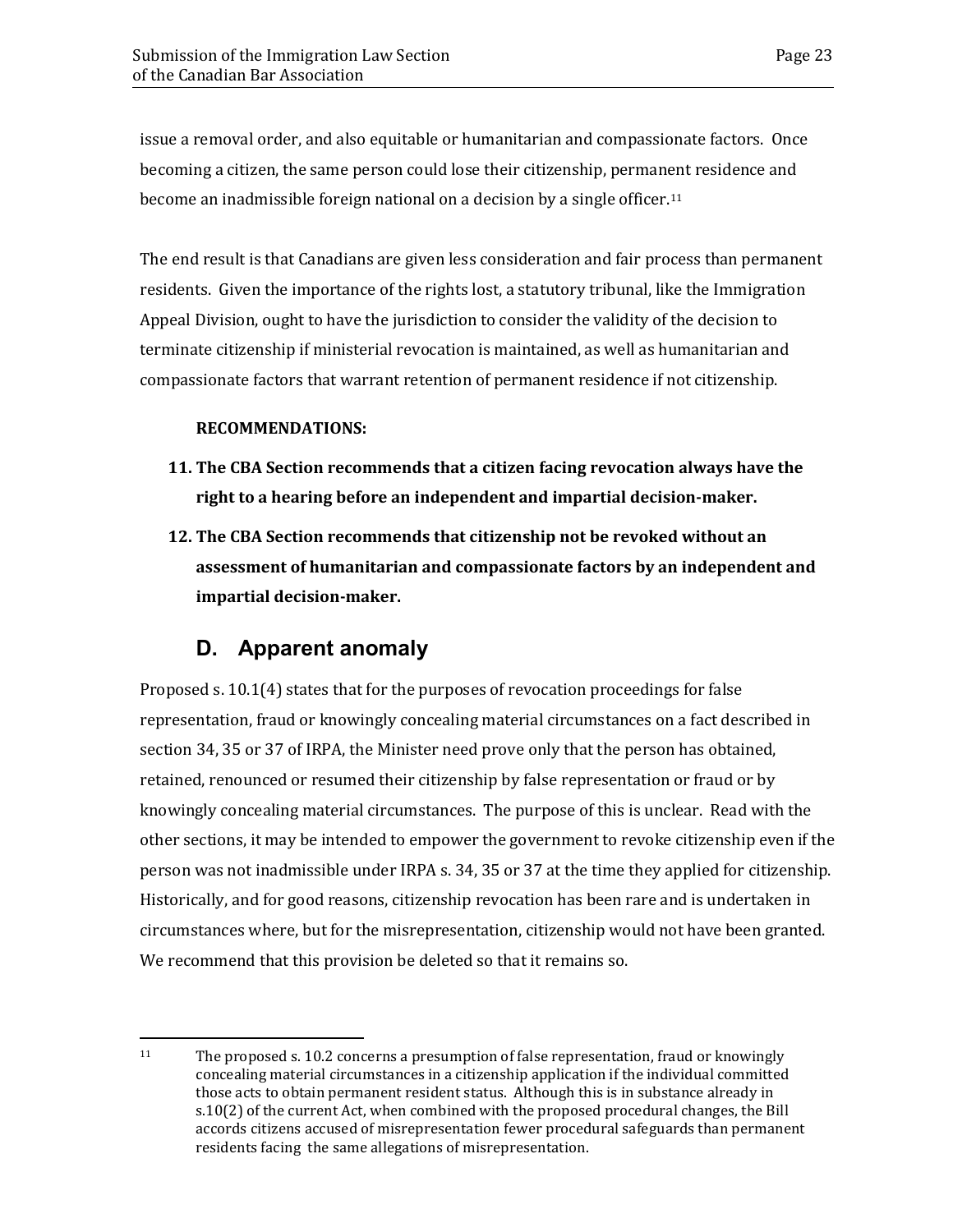### **RECOMMENDATION:**

### **13. The CBA Section recommends that section 10.1(4) be deleted.**

### <span id="page-27-0"></span>**IV. SECTION 13.1 SUSPENSION OF PROCEEDING**

The CBA Section opposes the introduction of section 13.1, permitting the Minister to suspend citizenship applications and other proceedings while additional information or evidence is gathered. Applicants in administrative processes should have their applications processed in a reasonable time and be given adequate notice of issues about their application so that they may respond. Section 13.1 would permit the government to delay processing citizenship applications indefinitely. Recent Federal Court decisions demonstrate the need for a statutory timeframe for decision-making to avoid inordinate and unexplained delays.<sup>[12](#page-27-2)</sup>

### **RECOMMENDATION:**

### **14. The CBA Section recommends that section 13.1 be deleted.**

### <span id="page-27-1"></span>**V. ELIMINATION OF RIGHT OF APPEAL**

Under the current Act, there is no appeal to the Federal Court of Appeal from a Federal Court citizenship appeal. This has led to a lack of clarity in the law on basic citizenship questions, with different judges of the Court applying different tests. Applicants may waste of energy and resources, applying and waiting years, only to be told that they might have been accepted but for the fact that the judge assigned to their case was from the "wrong" school of thought.

Unfortunately, Bill C-24's solution is to replace the Federal Court appeal with judicial review modelled on that in IRPA. The Federal Court's ability to overturn administrative decisions on judicial review is limited. Further, before the matter is even heard by a judge, the applicant must successfully apply for leave to commence a judicial review application. The leave decision is rendered without personal appearance, in a summary fashion, and without reasons. Citizenship is an important status, and the appeal and review mechanisms should be robust.

The CBA Section recommends maintaining the existing system and adding an appeal to the Federal Court of Appeal.

<span id="page-27-2"></span> $12 \overline{ }$ <sup>12</sup> *Asad Stanziai v. Canada (Minister of Citizenship and Immigration),* 2014 FC 74; *Murad v Canada (Minister of Citizenship and Immigration)*, 2013, FC 1089.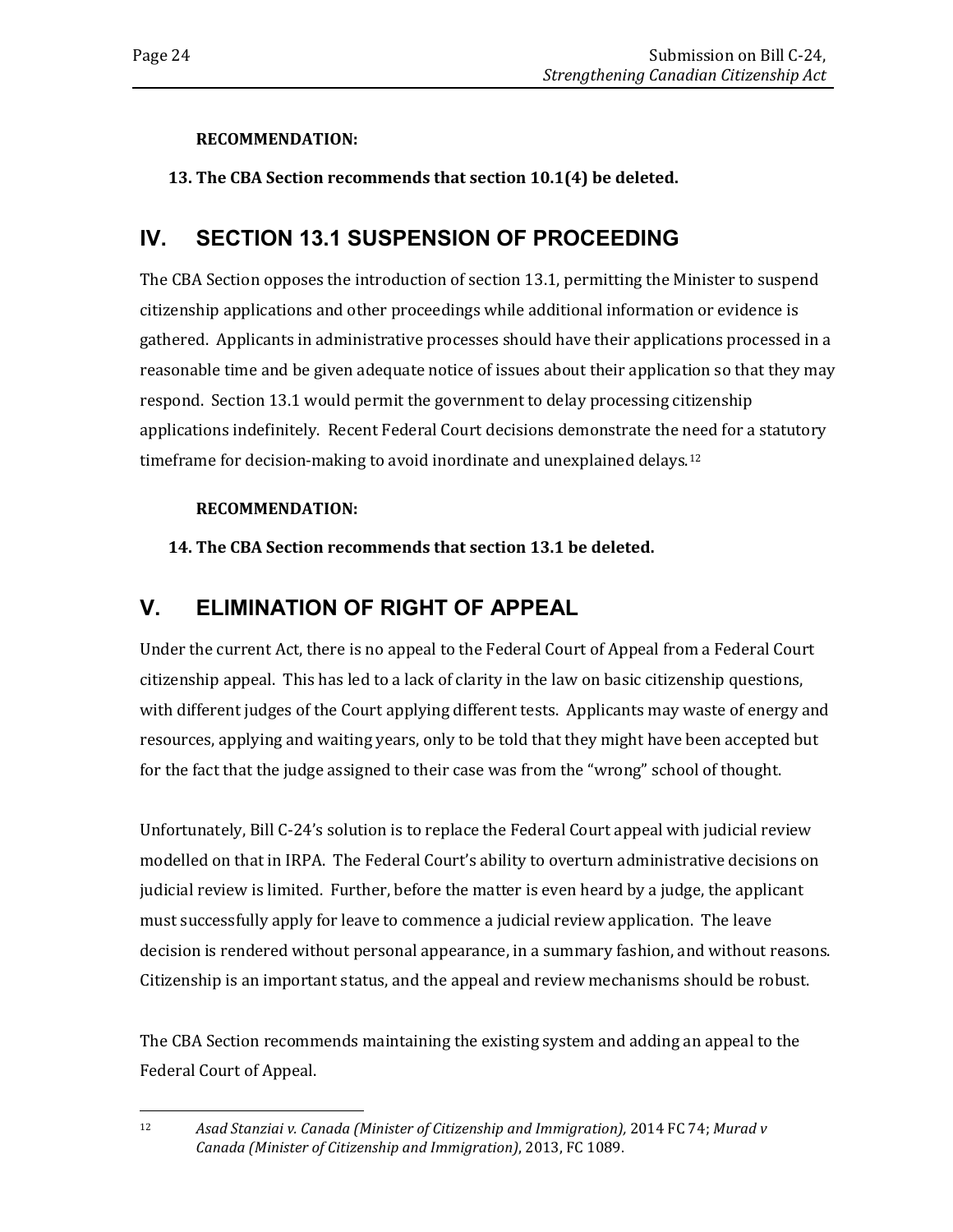#### **RECOMMENDATION:**

**15. The CBA Section recommends the existing system of permitting an appeal of citizenship decisions to the Federal Court be maintained, with the addition of an appeal to the Federal Court of Appeal.** 

### <span id="page-28-0"></span>**VI. AUTHORIZED REPRESENTATIVES**

The CBA Section supports the government's commitment to protect the public from unscrupulous or incompetent advisors and representatives. No federal statute or regulation addresses who may practice citizenship law, including advising or representing individuals in proceedings under the Act. In the absence of federal legislation, provincial and territorial statutes regulating the practice of law apply. This means the practice of citizenship law is limited to licensed lawyers or notaries public, with certain prescribed exceptions.

Nevertheless, CIC accepts representations from non-lawyers in citizenship legal matters. We oppose any unauthorized practice of immigration or citizenship law. If non-lawyers are permitted to practice citizenship law, they should be properly regulated. Regulation of nonlawyers in citizenship law should be synchronized with the regulation of immigration consultants, by tying proposed s. 21.1(5) (empowering the Minister to designate a body whose members in good standing may represent or advise a person for consideration – or offer to do so – in a citizenship proceeding or application) to s. 91(5) of IRPA. This would avoid two separate organizations designated for immigration and citizenship law, and reduce administrative steps in designating a body under the new citizenship legislation.

Additional changes are required to Bill C-24 to protect the public. First, "students-at-law" should be clearly defined in the proposed s. 21.1(3) to include only those designated as articled students or students-at-law by provincial or territorial law society. There also should be a revision to clarify that students-at-law may act as authorized representatives directly, as long as they are under the supervision of a lawyer. Without this clarification, students-at-law could be interpreted as effectively in the same position as any other staff member, rendering the section meaningless.

Second, proposed s. 21.1(4) would allow the Minister to authorize any organization (and their employees) to provide legal advice or representation in citizenship matters "if it is acting in accordance with an agreement or arrangement between that entity" and the Canadian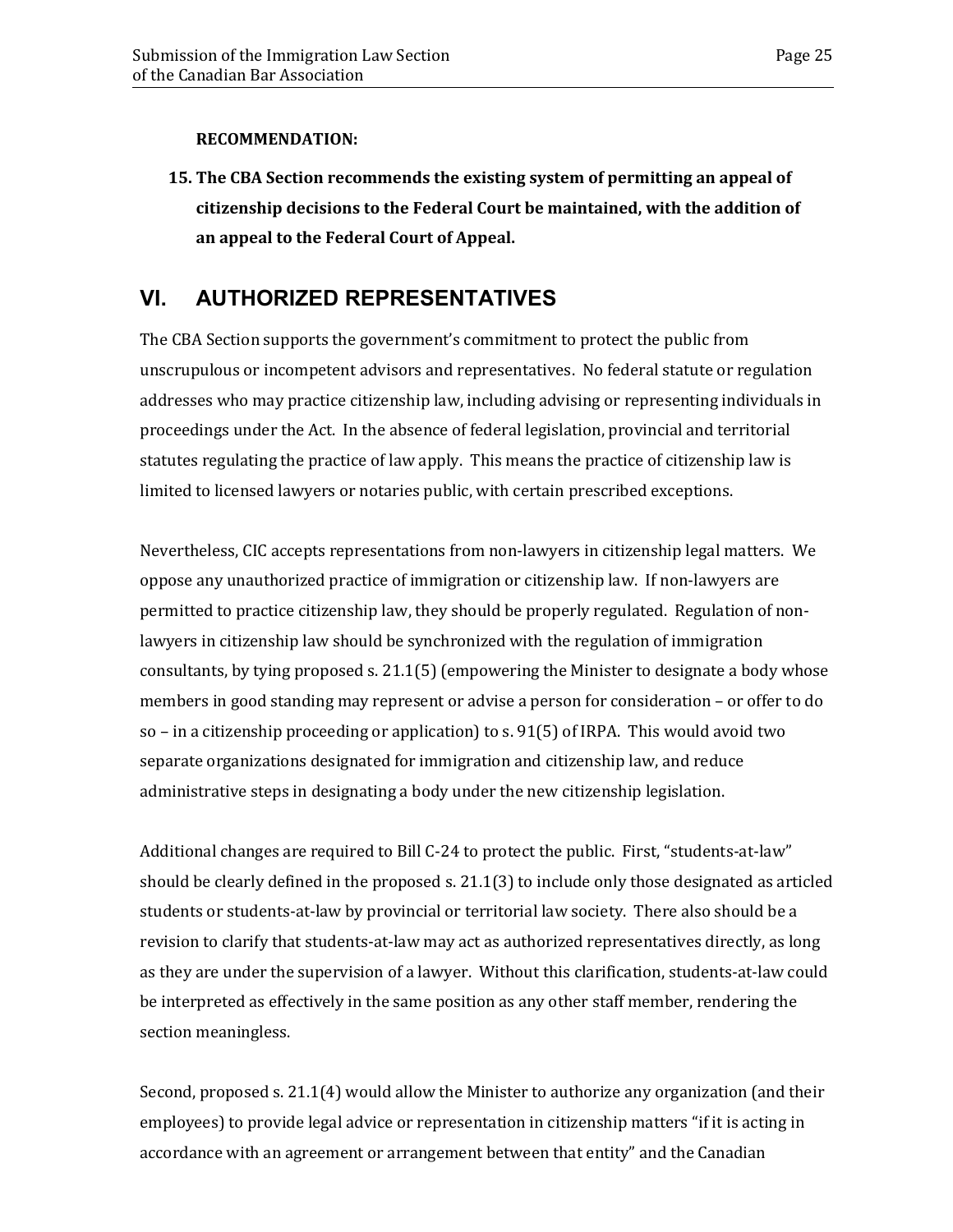government. This roughly mirrors the wording of s. 91(4) of IRPA, which was intended to allow visa application centres overseas (VACs) to provide intake services. We see no role for anything analogous to VACs in citizenship applications, which are processed exclusively in Canada. The CBA Section opposes allowing any such entity to provide legal advice or representation, even if they are permitted to provide administrative services such as application intake.

#### **RECOMMENDATION:**

- **16. The CBA Section recommends that non-lawyers be properly regulated if they are permitted to practice citizenship law. Any regulation of non-lawyers in citizenship law should be synchronized with the regulation of immigration consultants, by tying the designation of a body under proposed s. 21.1(5) to the designation of a body under s. 91(5) of IRPA.**
- **17. The CBA Section recommends that Bill C-24 be amended to define "students-atlaw" as those designated as articled students or students-at-law by provincial or territorial law society and to explicitly permit them to act as authorized representatives.**
- **18. The CBA Section recommends that proposed s. 21.1(4) be deleted.**

### <span id="page-29-0"></span>**VII. BARS TO CITIZENSHIP**

The CBA Section has concerns about the substantial expansion of bars to citizenship in Bill  $C-24$ . Proposed s. 22(1)(a.1) would create a bar for foreign criminality much wider than for the same conduct in Canada. The section is not limited to indictable offences or offences under an Act of Parliament. Even setting aside problems with trial fairness in some countries and determining equivalence of foreign criminality, differences between jurisdictions make the application inequitable. In some jurisdictions (the U.S., for example), it is not uncommon for prohibition orders to last five to ten years, and the person is "serving a sentence." In Canada, a prohibition order cannot be longer than three years, after which the sentence is complete.

If foreign criminality is of a serious nature, proceedings under IRPA to address it before the Immigration and Refugee Board are better suited to make such significant determinations for permanent residents. The IRPA proceedings suspend the citizenship process until they are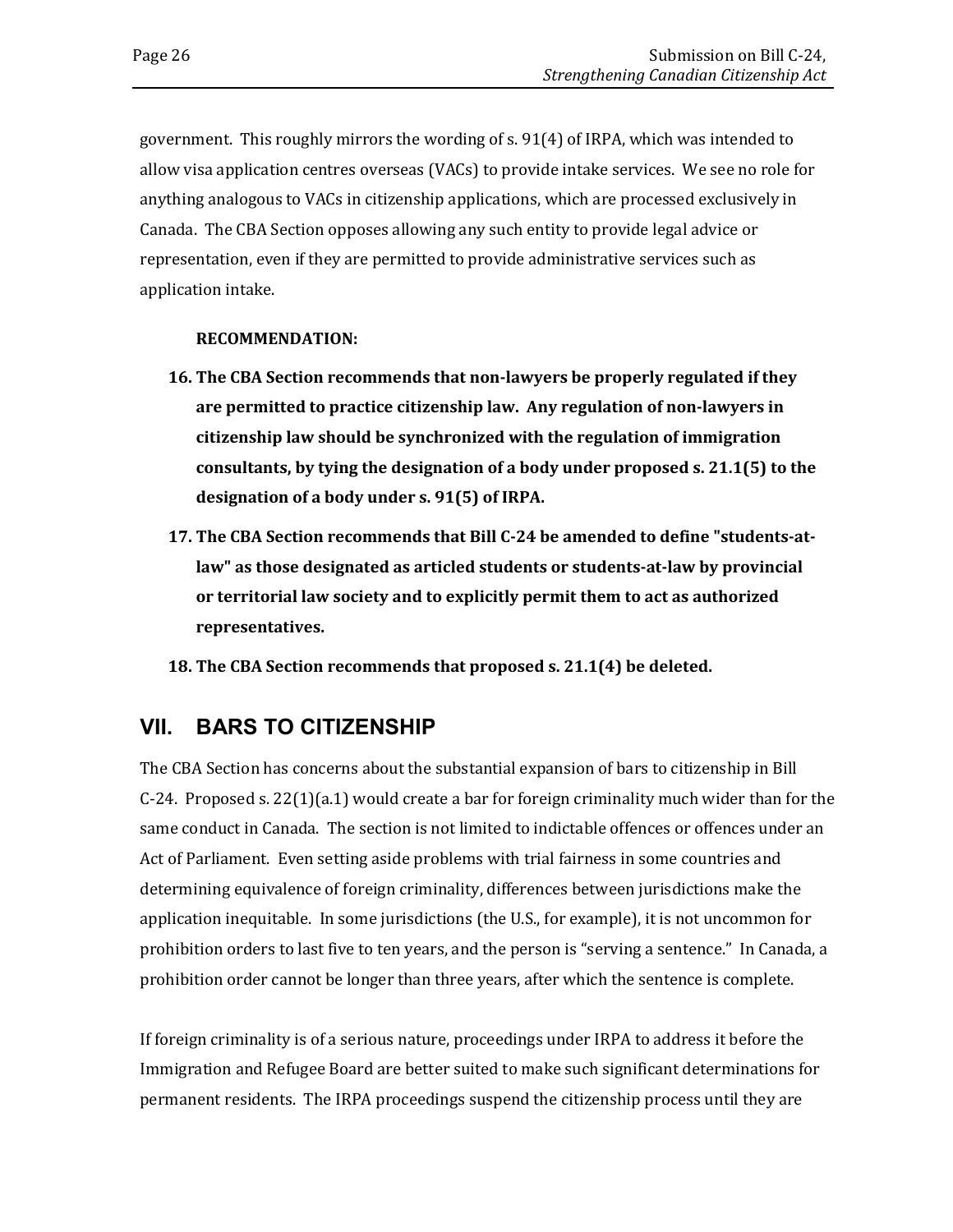resolved. As any permanent resident convicted of the listed offences would almost certainly face loss of permanent residence, s. 22(4) barring their citizenship appears unnecessary.

### **RECOMMENDATION:**

**19. The CBA Section recommends that clause 19 in Bill C-24 (amending ss. 22(1) and (2) of the Act) be deleted.**

### <span id="page-30-1"></span><span id="page-30-0"></span>**VIII. CITIZENSHIP BY BIRTH**

### **A. Principles of Legislative Drafting**

The government has an opportunity to improve the poor drafting in the current Act. However, Bill C-24 uses excessive cross-referencing within the Act and to previous citizenship legislation to the point of near incoherence. This results the legislation being inaccessible to the public as well as many public servants, politicians, lawyers, and judges, delayed processing times for citizenship applications and an increased backlog, and an increased burden on Canadian courts. Plain language drafting is in the interest of all parties.

### <span id="page-30-2"></span>**B. Citizenship by Birth or under the 1946 Citizenship Act**

Section 3(1) of the Act lists persons who have a right to citizenship as a result of being born in Canada, born to a Canadian citizen parent, or by operation of the 1946 *Citizenship Act.* In other words, it lists all paths to citizenship other than through naturalization. Some people, known as the "lost Canadians" were inadvertently or inappropriately excluded from the right to citizenship under s. 3(1). Bill C-24 retroactively recognizes the citizenship of many of those excluded from citizenship when the 1946 *Citizenship Act* came into force, which the CBA Section fully supports.

### <span id="page-30-3"></span>**C. Exceptions to Section 3(1) Citizenship Rights**

The Act provides a "diplomatic exception" to s. 3(1), which denies citizenship to children of foreign diplomats and diplomatic employees born in Canada. Bill C-24 provides additional exceptions, denying citizenship to a person who, prior to the 1946 *Citizenship Act,* made a declaration of alienage (essentially, took citizenship in another country), or had their British subject status revoked, or after the 1946 *Citizenship Act* came into effect, renounced or had their Canadian citizenship revoked. Excluding persons who sought citizenship elsewhere, renounced, or had their status revoked (normally for fraud) is reasonable. However, these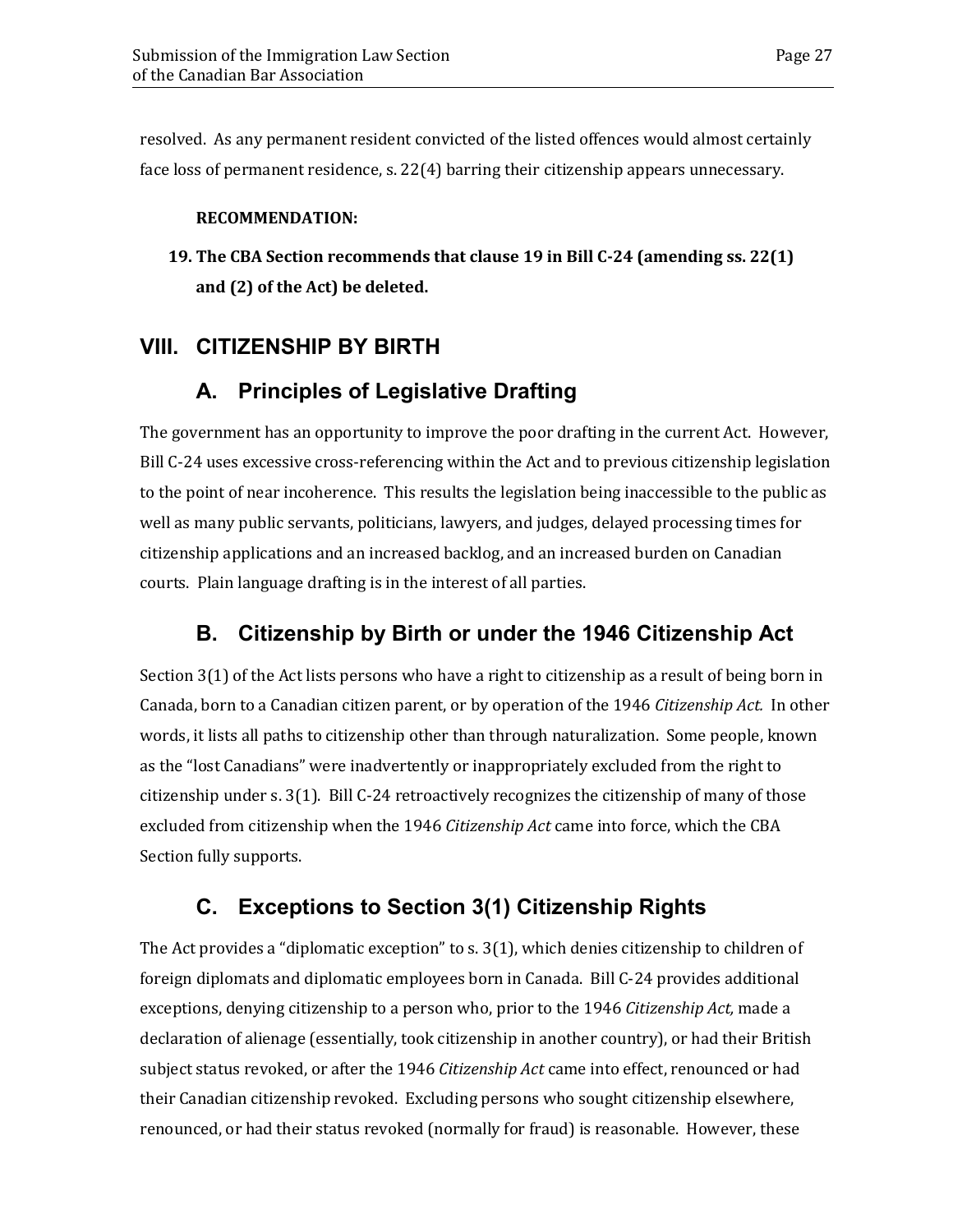exclusions *also* include individuals who lost their status as a British subject or citizen as a result of another person's renunciation or revocation of their status (ss. 3 (2.1)(a) and (2.2)). While we take no position on the matter, we question the rationale for extending the exclusions to these individuals.

### <span id="page-31-0"></span>**D. First Generation Limitation**

The 2009 amendments to the Act excluded persons of second or subsequent generations born outside Canada from any right to citizenship under s. 3(1). The first generation limitation was overly broad, unjustifiably excluding some from citizenship. Bill C-24 will no longer apply the first generation limitation to a child born outside Canada to a parent who:

- 1. was a (foreign born) adoptee after the 1946 *Citizenship Act* applied to them; or
- 2. was born outside Canada to a Canadian father in wedlock or a Canadian mother out of wedlock and obtained a Registration of Birth Abroad by age two.

These persons will have citizenship recognized retroactively under s. 3(7), and we support these amendments.

### **E. Service Abroad Exception to First Generation Limitation**

<span id="page-31-1"></span>Section 3(3) of the Act denies citizenship to the second and subsequent generation born outside Canada to a parent who was a citizen at the time of birth. However, Bill C-24 provides an exception, recognizing the citizenship of persons whose parents or grandparents are members of the Canadian Armed Forces or federal or provincial government employees. We support exempting these children from the first generation limitation, but question whether the exemption should extend to grandchildren.

### <span id="page-31-2"></span>**F. Statelessness**

Bill C-24 maintains the risk of statelessness for some persons. It is possible for a child born abroad to be excluded from Canadian citizenship and yet have no claim to citizenship in the country where they were born. Many countries restrict giving citizenship to a child born there who has foreign national parents. A child born abroad to Canadian parents may be stateless under Bill C-24, given the generational limitations on passing citizenship.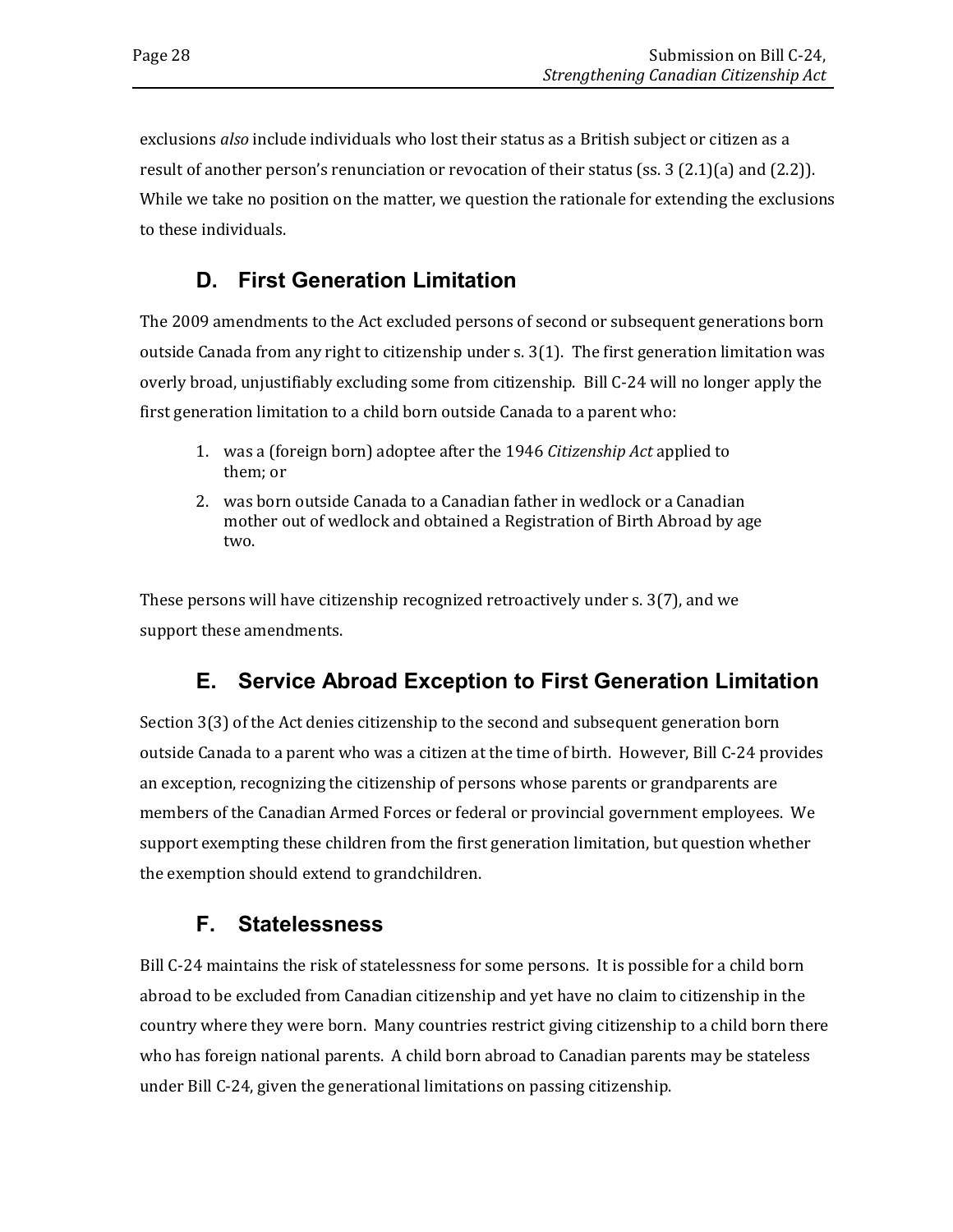#### **RECOMMENDATION:**

**20. The CBA Section recommends that Bill C-24 be drafted to fulfill Canada's international obligations to prevent statelessness.**

### <span id="page-32-0"></span>**IX. CONCLUSION**

The CBA Section supports Bill C-24's objectives of streamlining and simplifying the citizenship process, and we commend the government's recognition of the citizenship of "lost Canadians" who were unfairly excluded in the past. It is in the best interests of both Canada and prospective citizens to have a clear test for residency. However, we do not support Bill C-24's stringent requirement for physical residency, which does not permit consideration of "human factors," and may affect the ability of some most integrated and successful immigrants from becoming citizens. We do not support the requirement that applicants demonstrate intent to reside in Canada if granted citizenship, which adds needless complexity without necessarily ensuring applicants have greater attachment to Canada.

Further, we oppose expansion of the grounds to revoke and bar citizenship. Removing citizenship is one of the most serious consequences that a society may impose, and should remain an exceptional process conducted with the highest degree of procedural fairness.

We believe our recommended modifications to Bill C-24 will ensure a system that is ultimately fairer and easier to administer, and more efficiently uses public resources while providing the necessary safeguards to maintain the integrity of the Canadian citizenship process.

### <span id="page-32-1"></span>**SUMMARY OF RECOMMENDATIONS**

- **1. The CBA Section recommends that the residency test in Bill C-24 be amended to include additional considerations that would warrant a finding of residency even in cases where physical presence for the required period has not been met, in accordance with CIC's** *Operational Manual Citizenship Policy (Residence) CP–5***.**
- **2. In the alternative, the CBA Section recommends one of the following amendments to the residency test in Bill C-24:**
	- **Maintain the current definition and exceptions but reduce the requirement to the equivalent of three out of six years;**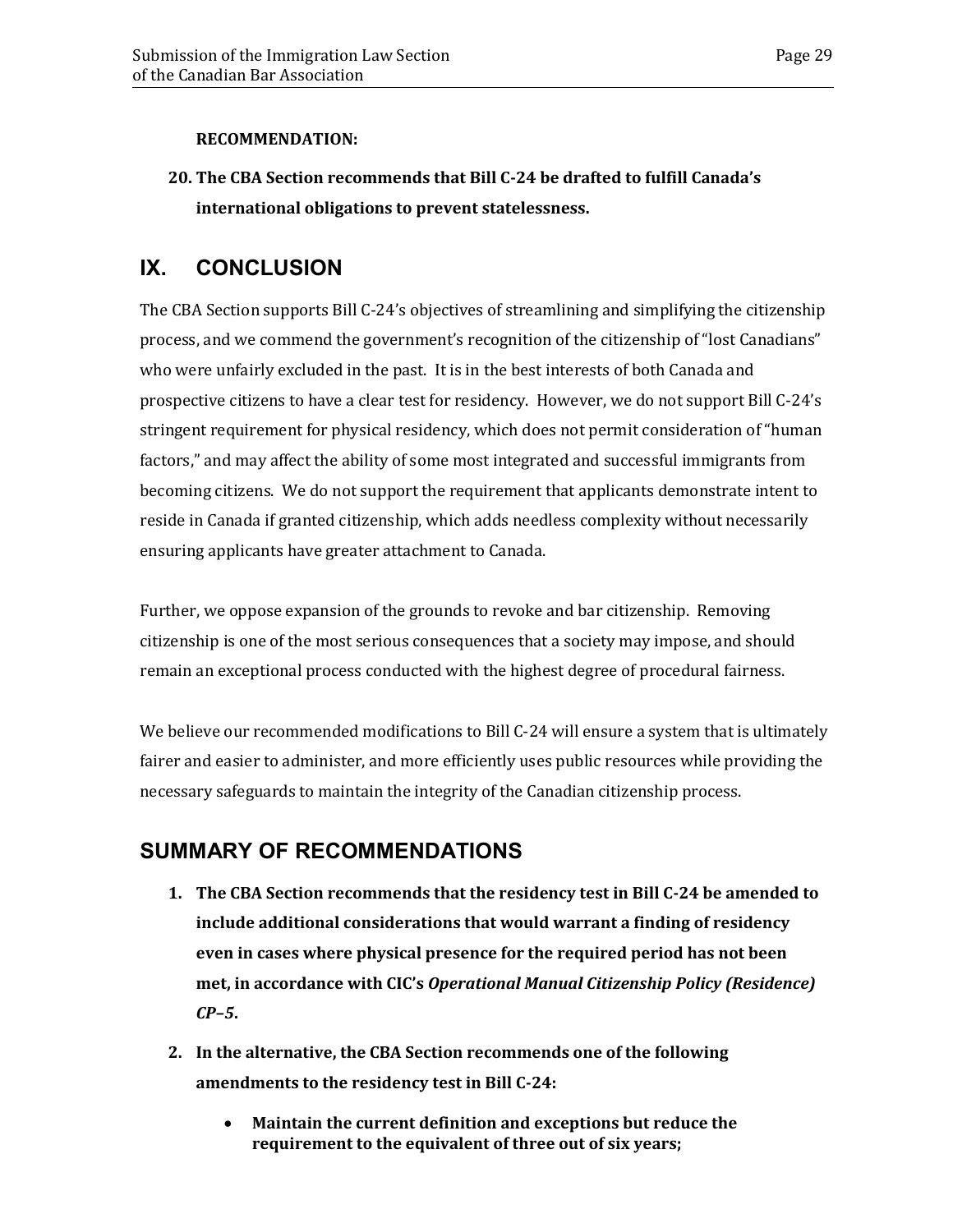- **Maintain the residency requirement in Bill C-24, but add flexibility by allowing applicants to benefit from a limited number of days abroad if they satisfy the definitions in paragraphs 28(a)(ii) - (v) of the** *Immigration and Refugee Protection Act***. The limit on days abroad could be one year; or**
- **Empower the Minister to recognize "residency" on a discretionary basis for deserving situations, by broadening the criteria and scope of special grants under section 5(4).**
- **3. The CBA Section recommends that Bill C-24 specify that a day includes any time spent physically in Canada in a calendar day.**
- **4. The CBA Section recommends that the requirement of being physically present in Canada for at least 183 days during each of the four calendar years that are fully or partially within the six years immediately before the date of an application be eliminated.**
- **5. The CBA Section recommends that the requirement to meet any application requirement under the** *Income Tax Act* **to file a return of income in respect of four taxation years that are fully or partially within the six years immediately before the date of his or her application, be eliminated.**
- **6. The CBA Section recommends that the requirement that an applicant demonstrate an intent to reside in Canada if granted citizenship be eliminated.**
- **7. The CBA Section recommends that the requirement that the applicant take the knowledge test in one of the official languages be eliminated.**
- **8. The CBA Section recommends that the Bill's amendments to section 10 of the Act be deleted. Citizenship revocation should continue to be limited to those instances where naturalized citizens materially misrepresent.**
- **9. The CBA Section recommends deleting s. 10(2)(b). An alternative if it is maintained is to delete the words "or an offence outside Canada that, if committed in Canada, would constitute a terrorism offence as defined in that section" from the provision.**
- **10. The CBA Section recommends that s. 10.1(2) be deleted. An alternative if it is maintained is to more clearly delineate the concept of "armed conflict with Canada" and membership in an "organized armed group".**
- **11. The CBA Section recommends that a citizen facing revocation always have the right to a hearing before an independent and impartial decision-maker.**